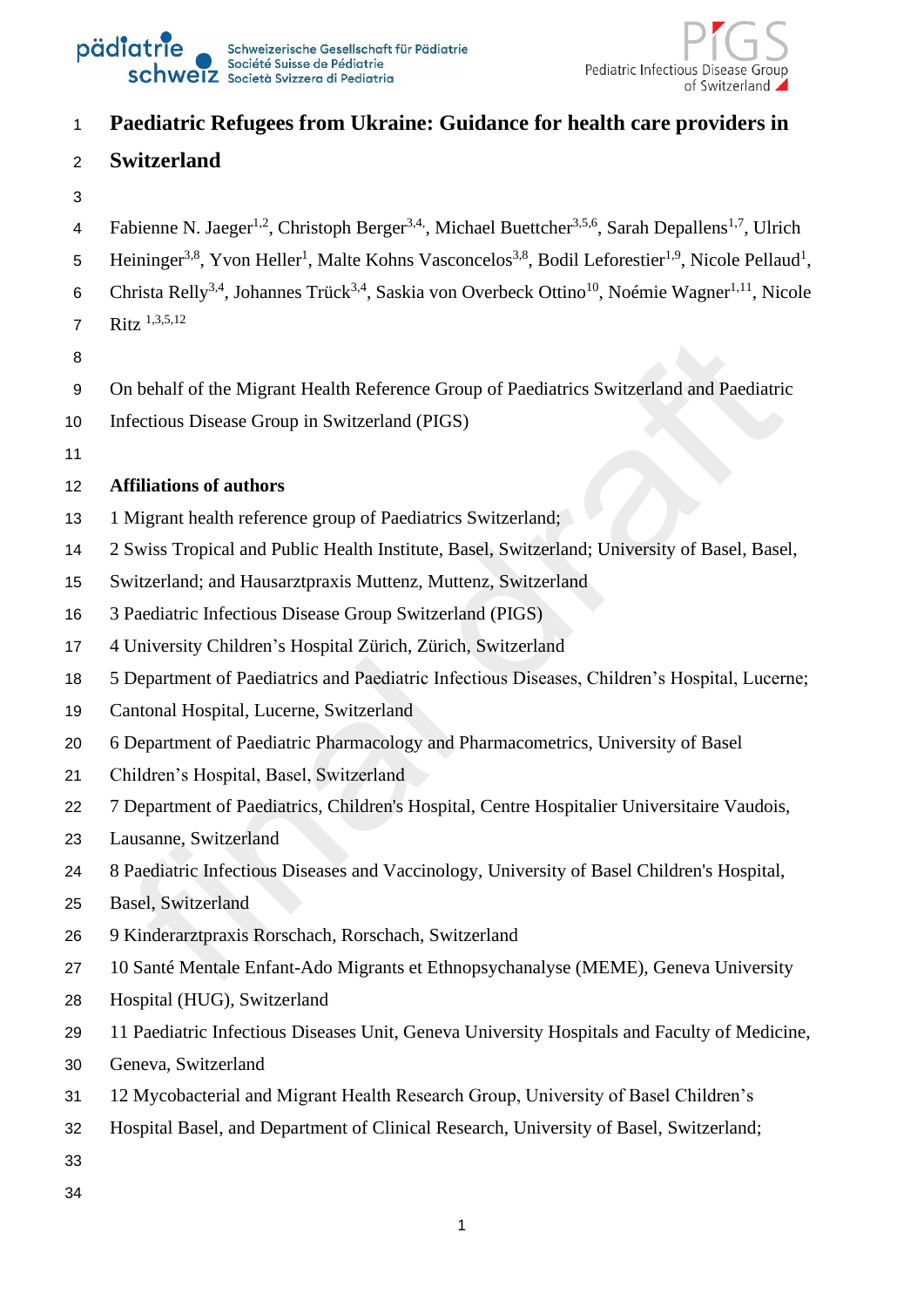| ٦                       | v<br>ł<br>r       |
|-------------------------|-------------------|
| I<br>×<br>۰.<br>۰.<br>w | I<br>I<br>×<br>۰, |

- 
- **Corresponding author:** PD Dr. med Nicole Ritz, University Children's Hospital Basel,
- Spitalstrasse 33, CH-4031 Basel, Phone: +41 61 704 1212, e-mail: nicole.ritz@unibas.ch
- 

## **Acknowledgements**

Maryna Braga, Sara Bernhard Stirnemann, Mario Gehri, Lena Emch-Fasnacht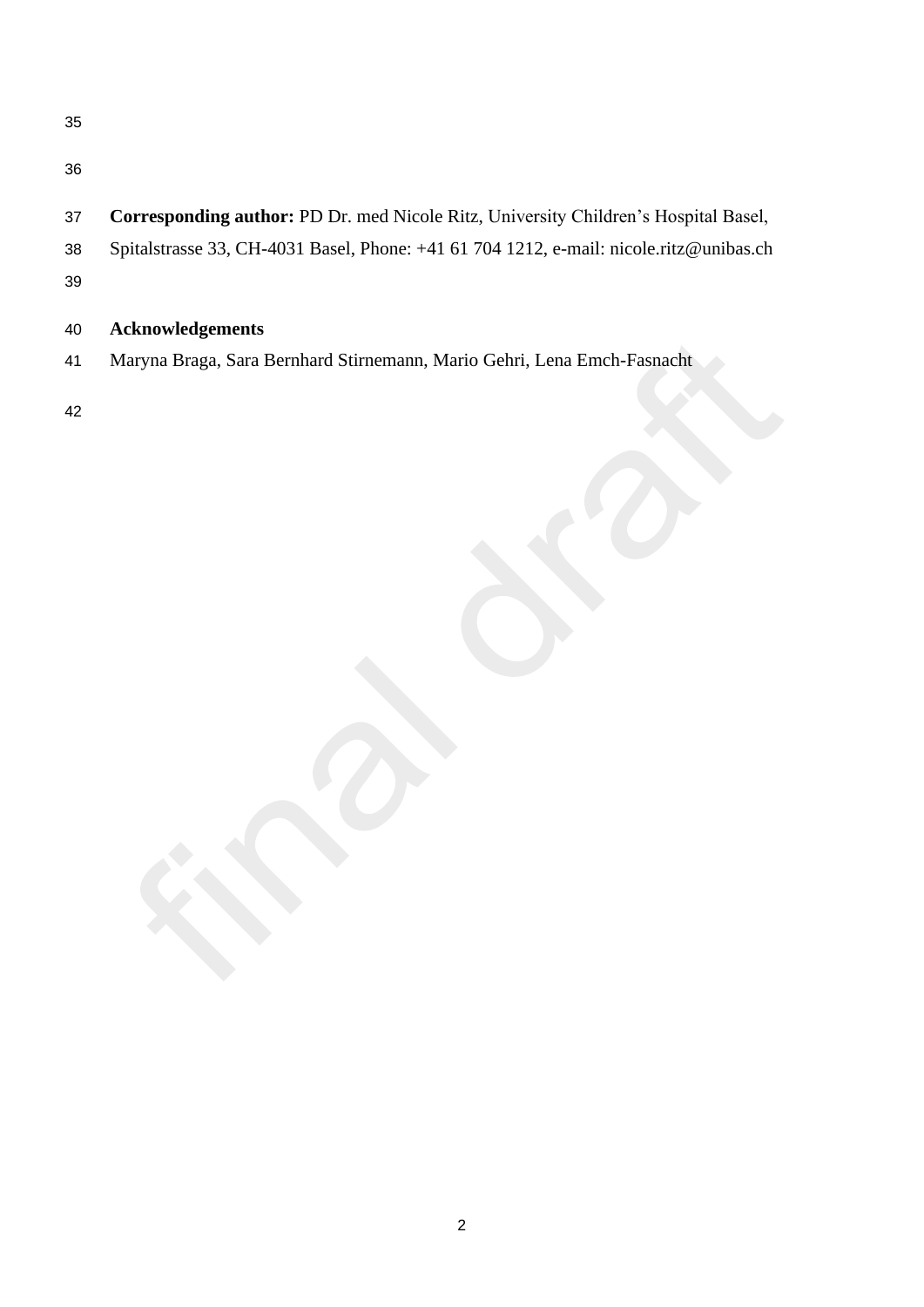#### **Abstract**

#### Background

 With the invasion of Ukraine by the Russian Army in February 2022, refugees, of which the majority are women and children, started fleeing the war to neighbouring countries. Even before the start of the current escalation, the conflict in the eastern part of Ukraine has led to the internal displacement of more than 200'000 children and many others have experienced attacks, e.g. on schools. This inevitably leads to limitations in health care delivery. During transit, overcrowding, poor shelter, and vulnerability may further put refugees at increased risk for infectious diseases.

#### Methods

Members of the Migrant Health Reference Group of Paediatrics Switzerland and the

Paediatric Infectious Disease Group in Switzerland developed this recommendation between

March and April 2022 in a modified Delphi process.

## Results

57 A total of 48 recommendation were agreed on with a  $\geq$  80% consensus. These include the

following topics: i) general including interpreter services, urgent health needs, personal

history and general check-up, ii) mental health including how to search for signs of

psychological distress without going into traumatic details, iii) vaccinations including

recommendation of evaluation and catch-up, iv) screening for tuberculosis, human-

 immunodeficiency virus, hepatitis B and C and v) providing age-appropriate preventative and health service information.

#### Conclusion

 This document provides information regarding health issues that paediatricians and general practitioners may face when caring for paediatric (here defined as all individuals <18 years of age) refugees from Ukraine. The recommendations focus on Switzerland but may well be used in other countries. As with any recommendation they may need to be adapted to

individual situations.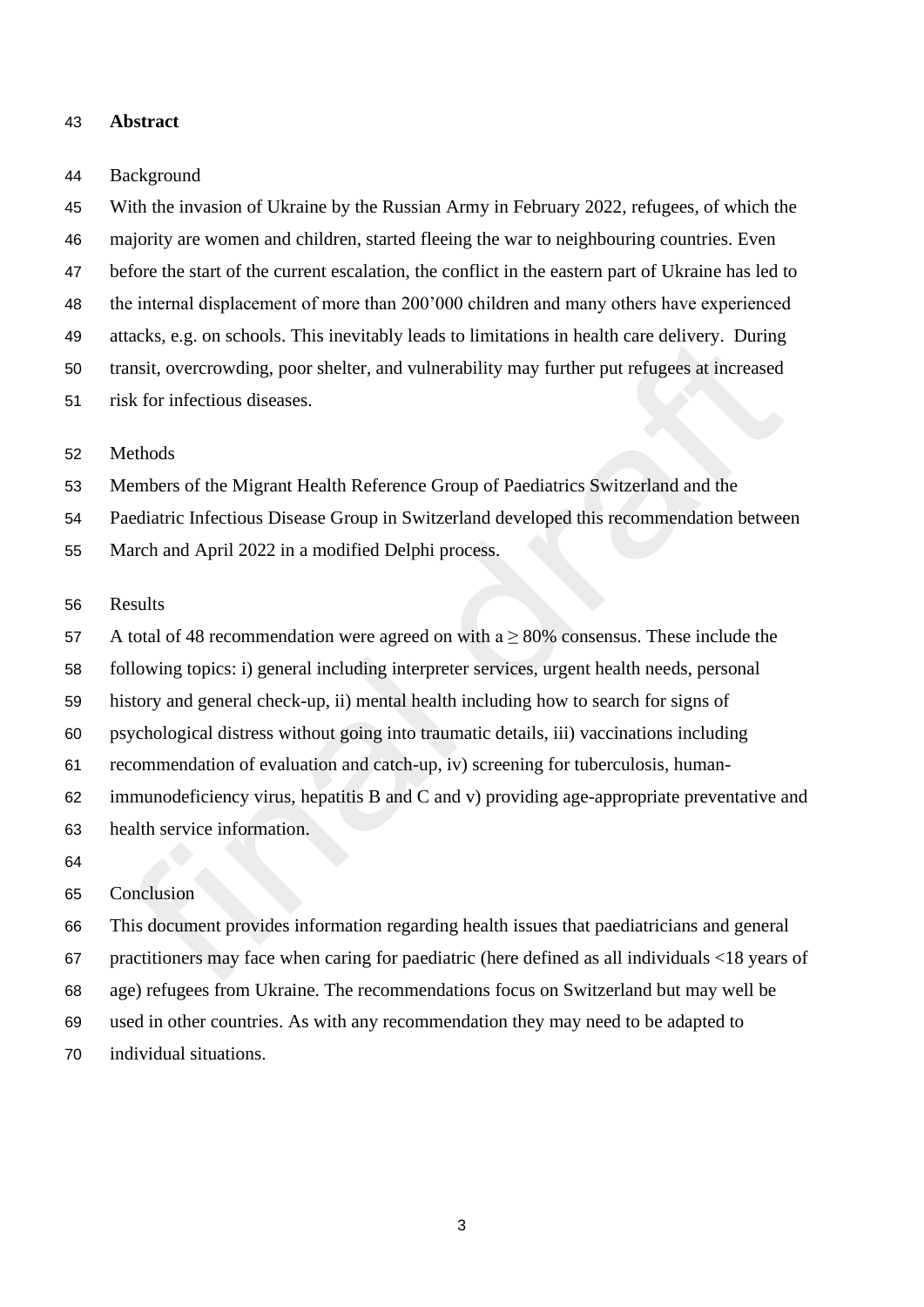# 71 **Box with Summary of recommendations**

|           | <b>General</b>                                                                                                                                                                                                                                                                                                                                                                                                                                                                                                                                     |
|-----------|----------------------------------------------------------------------------------------------------------------------------------------------------------------------------------------------------------------------------------------------------------------------------------------------------------------------------------------------------------------------------------------------------------------------------------------------------------------------------------------------------------------------------------------------------|
|           | Assess needs for an interpreter and inform any volunteer interpreters about<br>confidentiality and ensure the patient/family can speak freely.                                                                                                                                                                                                                                                                                                                                                                                                     |
| ٠         | Identify urgent health need<br>Acute disease / chronic disease needing urgent treatment / interruption of<br>medication etc. and exclude any need for isolation or protection.                                                                                                                                                                                                                                                                                                                                                                     |
|           | Take a personal history also including:<br>Chronic diseases and known health problems<br>$\circ$<br>Previous curative and preventive care and advice received,<br>$\circ$<br>Transit, arrival date, current situation in Switzerland (accommodation, feeling<br>O<br>safe, schooling, childcare, financial situation, family situation, social life,<br>resources).<br>Evaluate needs of the main caregivers (health, emotional wellbeing,<br>$\circ$                                                                                              |
|           | ability/needs to fulfil parental role, support in childcare)                                                                                                                                                                                                                                                                                                                                                                                                                                                                                       |
|           | Perform a thorough age-appropriate check-up as recommended by the checklist of<br><b>Paediatrics Switzerland</b>                                                                                                                                                                                                                                                                                                                                                                                                                                   |
|           | <b>Mental health</b>                                                                                                                                                                                                                                                                                                                                                                                                                                                                                                                               |
|           | Evaluate mental health needs and search for signs of psychological distress<br>Avoid going into traumatic details.<br>$\circ$<br>Search for: e.g., sleep disorders, nightmares, behaviour changes,<br>$\circlearrowright$<br>hypervigilance, bedwetting, anxiety attacks, mutism, depression and ensure<br>patient/family feel safe.<br>Evaluate needs of child/adolescents/parents/caregivers for mental health<br>$\circ$<br>support/ specialised care.                                                                                          |
|           | <b>Vaccination</b>                                                                                                                                                                                                                                                                                                                                                                                                                                                                                                                                 |
| $\bullet$ | Ensure age-appropriate vaccination coverage:<br>Usually only documented vaccinations should be considered as received.<br>$\circ$<br>• Ensure vaccination coverage and update according to Swiss recommendations<br>Include poliomyelitis vaccines (IPV) in all indicated DTPa/dTpa booster<br>O<br>vaccinations, including those for adolescents.<br>The second dose of measles vaccination is only given at age 6 years in Ukraine:<br>$\circ$<br>therefore, children under 6 years should receive a dose of MMR vaccine as<br>soon as possible. |
|           | Three doses of Hepatitis B (day of birth, 2 months, 6 months) vaccine can be<br>$\circ$<br>accepted.<br>Anti-tetanus toxin antibody concentrations may be determined 4 weeks after a<br>$\circ$<br>single dose of a tetanus toxoid-containing age-appropriate combined vaccine<br>(include poliomyelitis), to determine needs of further catch-up vaccination.                                                                                                                                                                                     |
|           | <b>Screening:</b>                                                                                                                                                                                                                                                                                                                                                                                                                                                                                                                                  |
|           | Tuberculosis testing should be offered to all and can be done using a skin test<br>$\circ$<br>(TST) or blood test (IGRA) combined with other blood samples.<br>HIV serology (HIV-1/2) should be offered; especially in i) the absence of a<br>O<br>reliable negative HIV test in the mother during pregnancy or/and ii) in the<br>presence of potential exposer / risk factors (see also text)                                                                                                                                                     |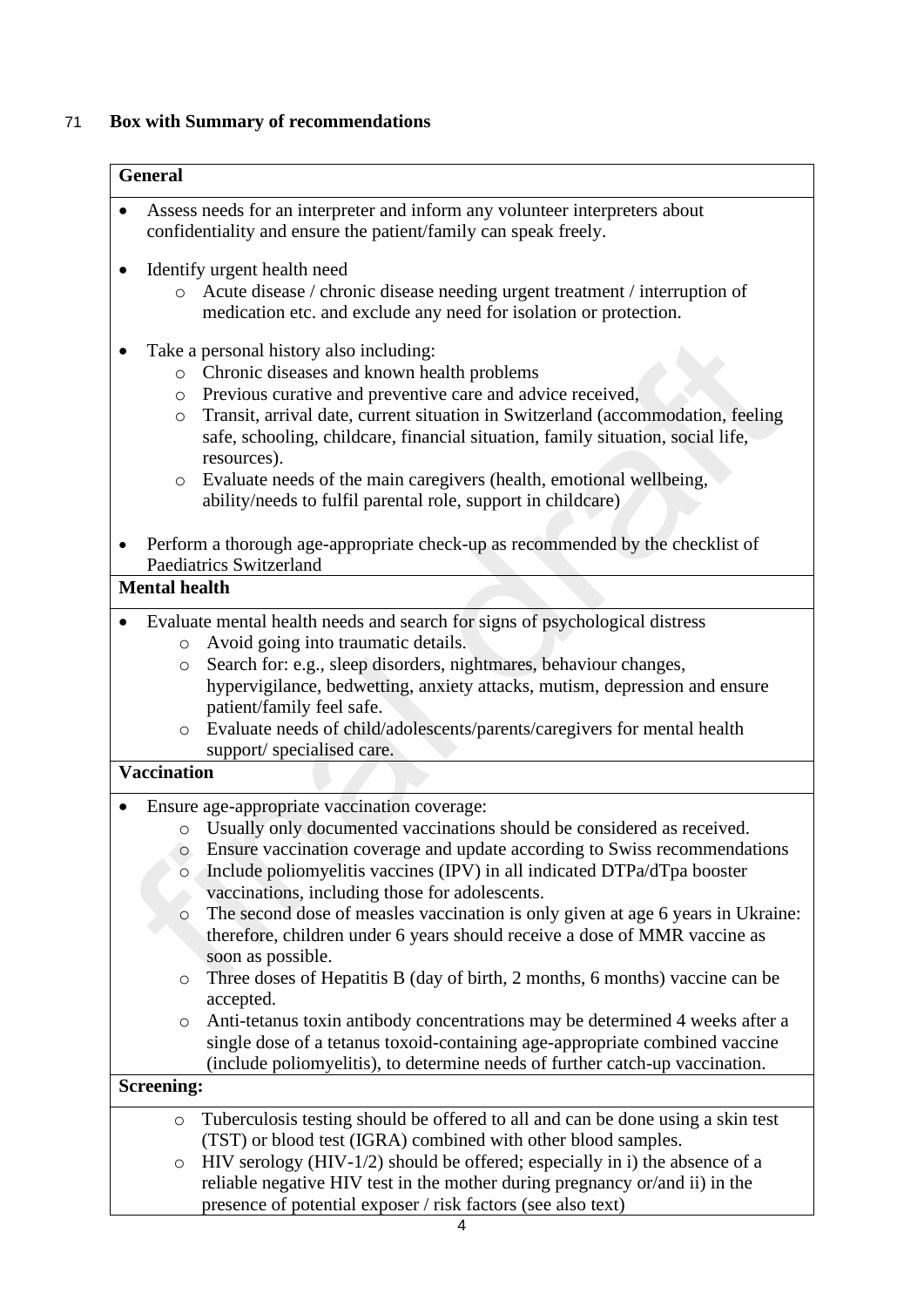- o Hepatitis B serology should be offered in the absence of prior hepatitis B vaccination.
- o Hepatitis C serology should be offered to all.

## **Information**

• Give age-appropriate preventive information, inform about health services and cost coverage and where to go in case of an emergency (incl. emergency number 144 for vital emergencies).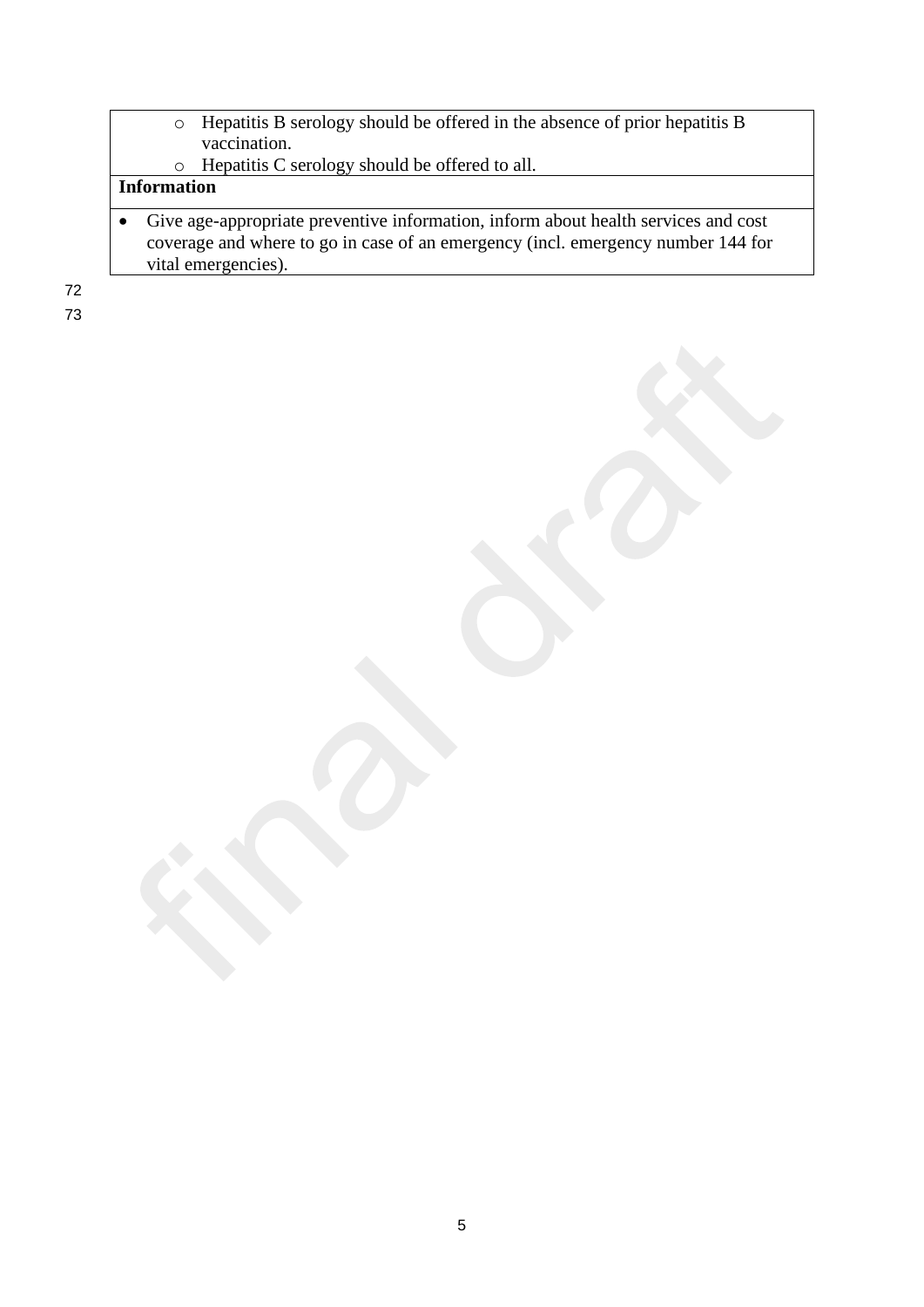#### **Introduction**

 With the invasion of Ukraine by the Russian Army in February 2022, refugees, of which the majority are women and children, started fleeing the war to neighbouring countries. As only few men are allowed to leave Ukraine, most child refugees are separated from their fathers. While some refugees managed to leave early, others experienced attacks, hiding in bomb- shelters and enduring a long and insecure journey. Even before the start of the current escalation, the conflict in the eastern part of Ukraine has led to the internal displacement of more than 200'000 children and many others have experienced attacks, e.g. on schools [1]. During transit, overcrowding, poor shelter, and vulnerability may further put refugees at increased risk for infectious diseases [2, 3].

 The Ukrainian national health system provides basic care free of charge, but access and overall quality of care provided varies, especially also due to lack of resources [1]. Despite great improvements over the last years, under-5-mortality rates are still more than double those in Switzerland. Vaccination coverage has also improved over the last few years but is variable in the country. Outbreaks of vaccine preventable diseases such as measles have frequently been reported and circulating vaccine-derived poliovirus outbreaks have been registered [4, 5] Multidrug resistant tuberculosis and high rates of hepatitis C are a concern. The screening of pregnant women for human immune deficiency virus (HIV) as well as HIV- mother-to-child-prevention programs are in place, but screening of pregnant woman for hepatitis B and hepatitis C is inconsistent [6]. Hepatitis A also circulates in the population with increasing prevalence in older age [7]. Newborn screening (such as for congenital hypothyroidism) and weekly home visits by a nurse for newborns are offered. For older children regular check-ups by paediatricans or general practitioners are routine and health certificate cards are supposed to be brought to schools at the start of every school year [1]. 

 In Switzerland, the temporary protection "Status S" was introduced on March 12, 2022 granting Ukrainians and people who had lived in Ukraine and cannot go back to their countries of origin, a residency permit until the conflict is over and a return is possible. Protection status S includes also social and medical assistance, school attendance, and the permission to pursue gainful employment. Furthermore, travel and family reunion are possible. Protection status S is renewable on an annual basis but becomes a B permit if a return remains impossible after five years. In contrast to previous refugee waves, most refugees will not stay at refugee centres over extended periods of time, as they are now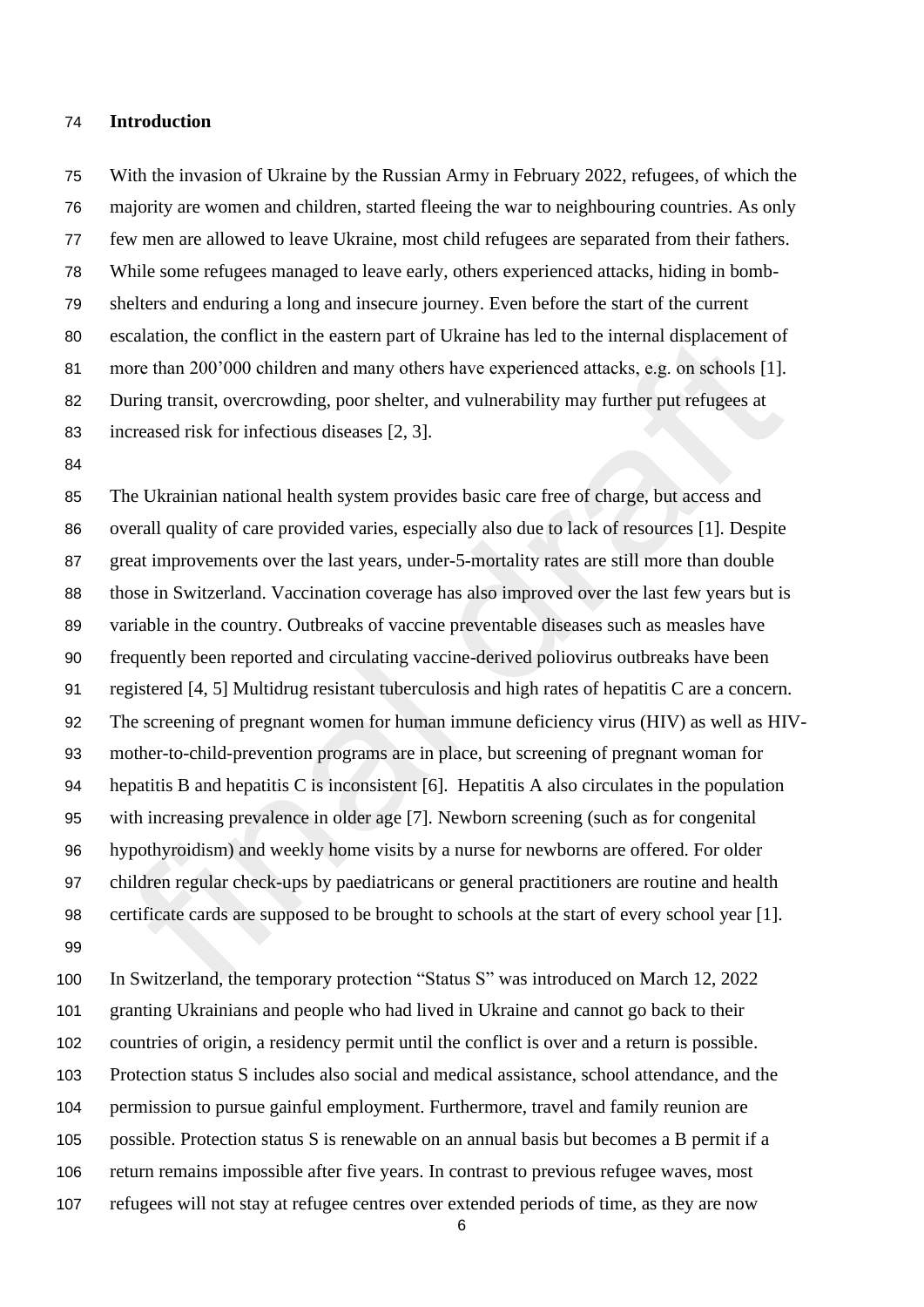rapidly distributed to host families, organised by the Swiss refugee council and other

agencies. Host families will have to help guide their guests in seeking care and adapting to the

new situation, but also must stay attentive to their own needs, while hopefully providing a

warm, secure welcome.

Refugees are assigned to the Swiss cantons, which are in charge of their integration and

wellbeing. There they receive basic health insurance, and the cost of premiums and co-

payments (deductibles and retention fees) are covered.

(https://www.sem.admin.ch/sem/en/home/sem/aktuell/ukraine-krieg.html)

Armed conflicts directly and indirectly affect the rights of children, especially in relation to

health. The United Nations Convention on the Rights of the Child (1989) clearly outlines their

rights. By providing quality care, child health professionals play an essential role in

upholding and promoting human rights.

 This document provides information regarding health issues that paediatricians and general practitioners may face when caring for paediatric (here defined as all individuals <18 years of age) refugees from Ukraine. The recommendations have made with a focus on Switzerland but may well be used in other countries. As with any recommendation they may need to be adapted to individual situations.

## **Guideline development process**

A working group was convened among members of the Migrant Health Reference Group of

Paediatrics Switzerland and a previously established working group of Paediatric Infectious

Disease Group in Switzerland (PIGS) on March 9, 2022. A list of priority topics was

determined by the writing group. Additional external experts were approached for specific

topics. All authors were assigned sections with writing responsibilities. Virtual meetings were

held to discuss the recommendations in a modified Delphi process. Finally, all

recommendations were voted on by an online tool using survey Findmind by all co-authors.

The threshold for recommendations was met if > 80% voted for full agreement on an item.

- 
-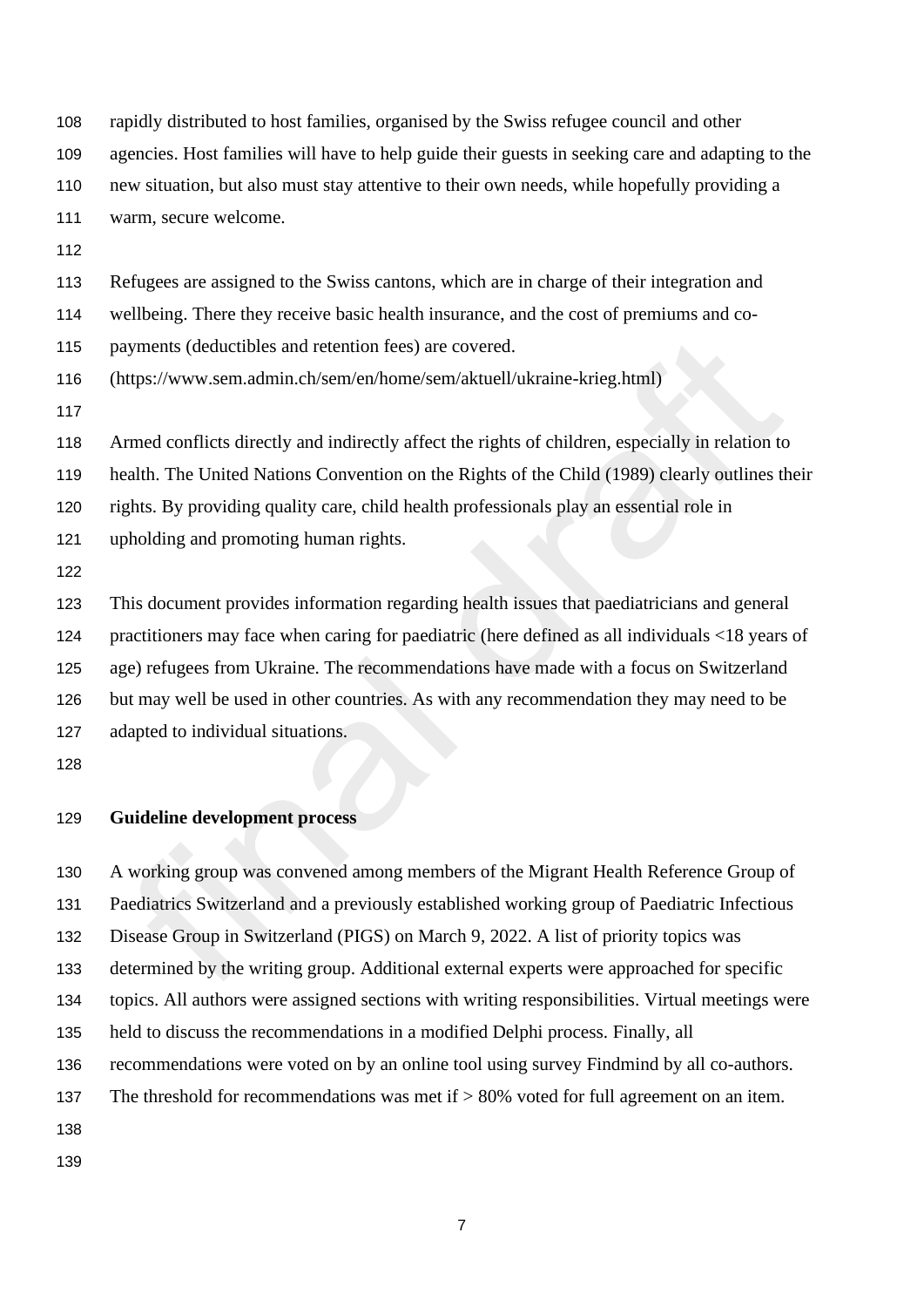### **Language**

 We estimate that not all Ukrainian refugees arriving in Switzerland will be able to communicate either in a Swiss national language or in English. Most Ukrainians understand Ukrainian and Russian, and Polish may be understood by some refugees as the language is close to Ukrainian. Ideally, care is provided by healthcare providers fluent in theses languages. In their absence, professional interpreters are the gold standard. High quality interpreting in the presence of a language barrier is essential in the provision of health care and may reduce harm and unnecessary consultations and interventions. Health care workers can access interpreter services through the following agencies: [www.inter-pret.ch/Vermittlungsstellen,](http://www.inter-pret.ch/Vermittlungsstellen) [www.inter-](http://www.inter-pret.ch/services-dinterpretariat) [pret.ch/services-dinterpretariat,](http://www.inter-pret.ch/services-dinterpretariat) [www.inter-pret.ch/agenzie-dinterpretariato.](http://www.inter-pret.ch/agenzie-dinterpretariato) Unfortunately, financial coverage of interpreting services in health care, has not generally been established in Switzerland but the federal council has confirmed that non-medical support may be required (which includes interpreters) which is then covered by basic health care insurance [8]. Volunteers may be an important additional help for short and less complex discussions. The organisation of such volunteers is mainly cantonal and regional. Assessing and documenting interpreter needs may be helpful prior to consultation and in the organisation of further consultations.

## **Recommendations**

- 1. In the absence of language-congruent care providers, professional interpreters should ideally be used.
- 2. Ad hoc interpreting by healthcare staff or volunteers may be useful.
- 3. When organizing an interpreter through an agency, state the exact language and the level of experience needed by the interpreter and clarify if Russian interpreting is acceptable.
- 4. If volunteers are used, explain to them the rules of interpreting (e.g., confidentiality,
- interpreting what is said) and be aware of potential quality concerns.
- 5. When volunteers or family members interpret, try to, especially in case of potentially sensitive issues, assess if full expression of concerns is possible for patients/caregivers.
- 6. Software can be used with precautions when no other options are available.
- 7. Avoid using minors for interpreting.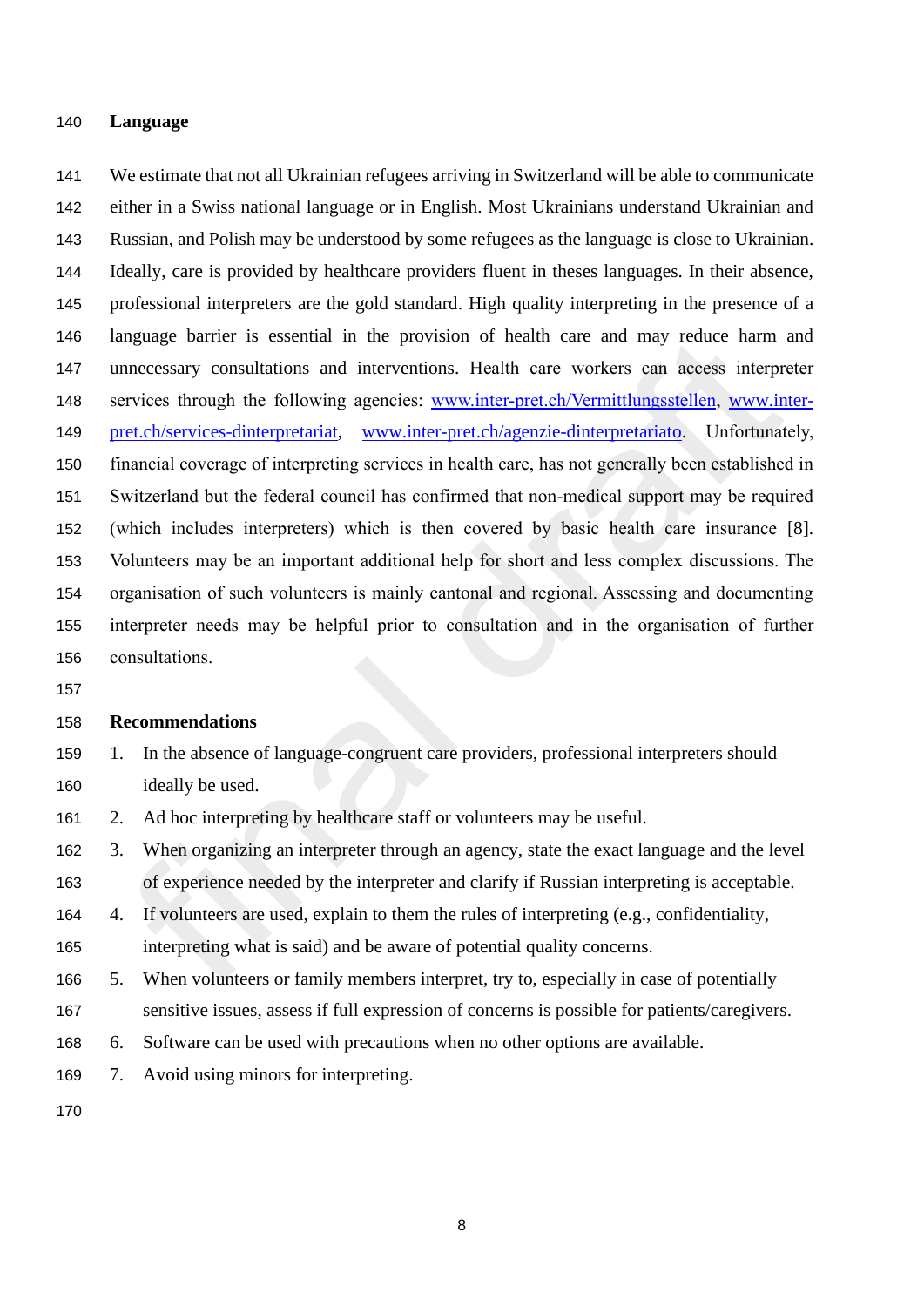### **General Paediatrics**

 The consultation for children and adolescents from Ukraine takes into consideration the following points: the general health and wellbeing of the child, adolescent, and the accompanying person(s), the Ukrainian epidemiological and healthcare context, the experience of war and exile, the implication of the Swiss context and psycho-social resources to cope with the new situation. The "Newly arrived child in Switzerland" section in the Swiss Child Health Booklet should be filled in, the New Arrivals checklist may serve as a guide 178 during consultations 2022.04.27-Migration Checklist-new-arrivals-Update-April-2022.pdf [\(paediatrieschweiz.ch\)](https://cdn.paediatrieschweiz.ch/production/uploads/2022/04/2022.04.27-Migration_Checklist-new-arrivals-Update-April-2022.pdf). 

 As a first step, the need for urgent treatment or care needs to be assessed: acute health problems, chronic diseases that need urgent attention, or the need for essential medications (e.g. children with type 1 diabetes, HIV infection etc.) may warrant urgent action, as do potential needs for isolation or protection. Enquire about previous health concerns and curative and preventive care received (incl. level of care). Without going into details, ask about the escape, date of arrival in Switzerland, previous vaccinations, any screening or vaccination done during the escape or at a reception center, and screen for mental health needs (see section below).

 A complete age-adapted paediatric assessment according to paediatric checklists [9] should be performed. The extent of preventive assessments, care and information received in Ukraine may vary. Be aware of the nutritional state of the child, iron and calcium intake and needs for Vitamin D.

 Exile comes with massive changes rending psychosocial aspects of particular importance, such as, e.g., the overall psychosocial context, housing, financial needs, the legal status, adaptation to the new environment, school, extracurricular activities, making of friends and other social activities. It may be helpful to connect the families with volunteer organizations and NGOs who give support or organize social events and to potentially involve a social worker.

The change in family structure may put more weight on a single person's shoulders,

increasing the need for support (e.g., daycare, school meals). Due to the extreme

circumstances, some refugee parents/caregivers may be distressed to the point of seeing their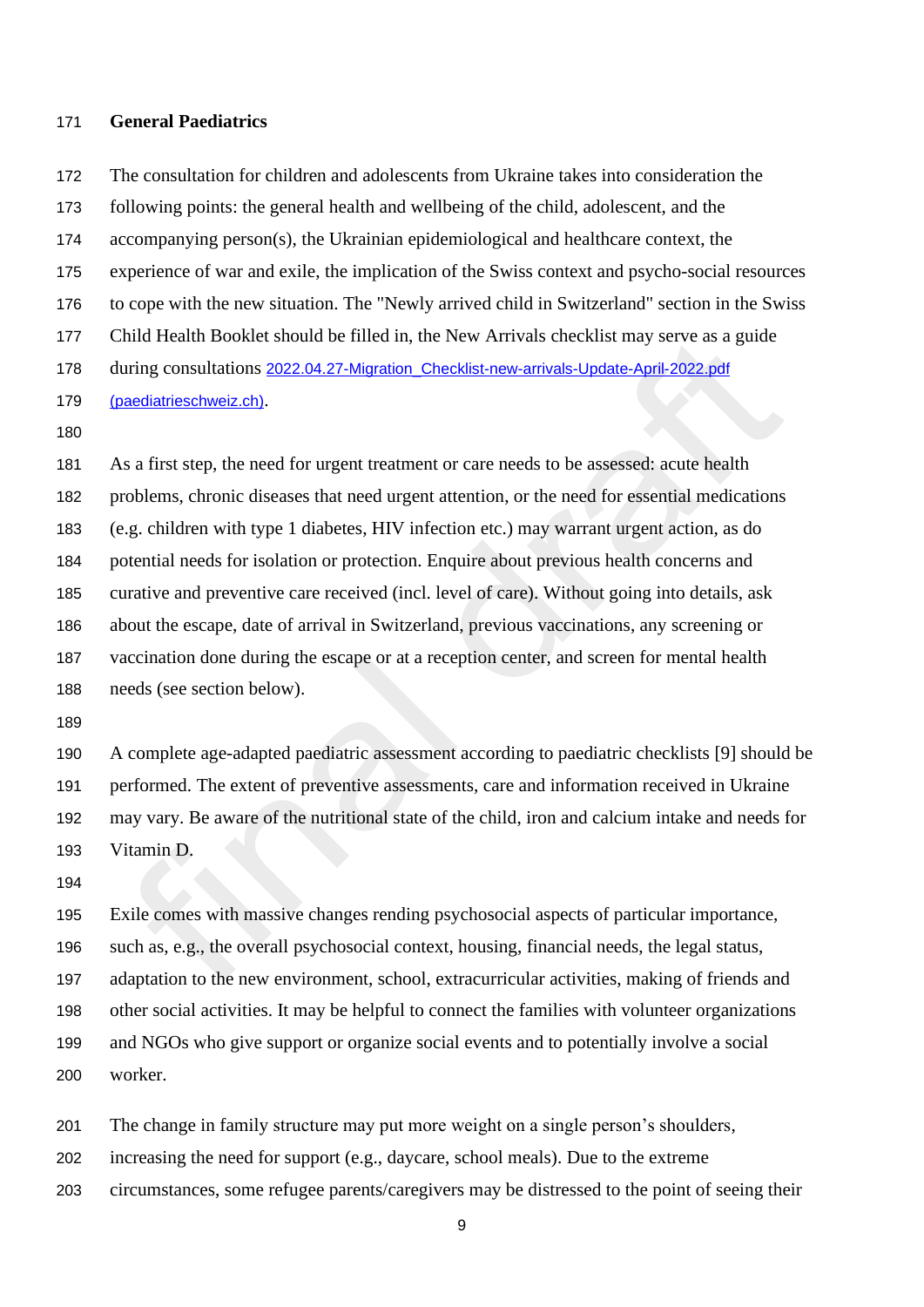- ability to care well for their children compromised. As stable, secure living conditions with
- reliable, emotionally available adults (parent, relative, professional) are important, the mental
- and physical health needs of the child's main caregiver(s) and needs for support need to be
- assessed.
- Useful information for refugees in Ukrainian may be found here:
- <https://www.migesplus.ch/fr/sujets/ukraine>

- 8. Identify urgent health needs (e.g., acute illness, lack of essential medications for chronic disease) and exclude needs for isolation/protection.
- 9. Ensure care for chronic conditions and developmental delays in coordination with
- specialists and school professionals
- 10. Perform a thorough age-appropriate health check-up
- 11. Assess the psychosocial situation and adaptation to the new setting (living conditions, finances, school, friends, social activities, childcare resources etc.) and need for assistance.
- 12. Enquire about the caregiver's resources/ unmet needs to cope and fulfill the parental role (e.g., emotional availability and stability, health problems, etc.)
- 13. Inform about national and local resources for migrants
- 14. Give age-appropriate prevention recommendations
- 15. Give information on the health system, on what to do in case of acute disease or an emergency (incl. emergency phone number 144) and inform about costs covered.

## **Vaccinations**

 The main differences between the vaccination schedule in Ukraine and Switzerland are: The second dose of measles, mumps, rubella (MMR) vaccination is only given at age 6 years, booster doses for poliomyelitis vaccination are given as oral live-attenuated vaccines at age 6 years and to adolescents at age 14 years [10]. Bacille Calmette Guérin (BCG) vaccination is universally recommended at birth. Vaccinations against pneumococci, meningococci,

- varicella zoster virus, human papilloma virus (HPV), and tick-born encephalitis are *not*
- included in the Ukrainian basic immunization recommendations. Missing vaccination should
- be administered as soon as possible.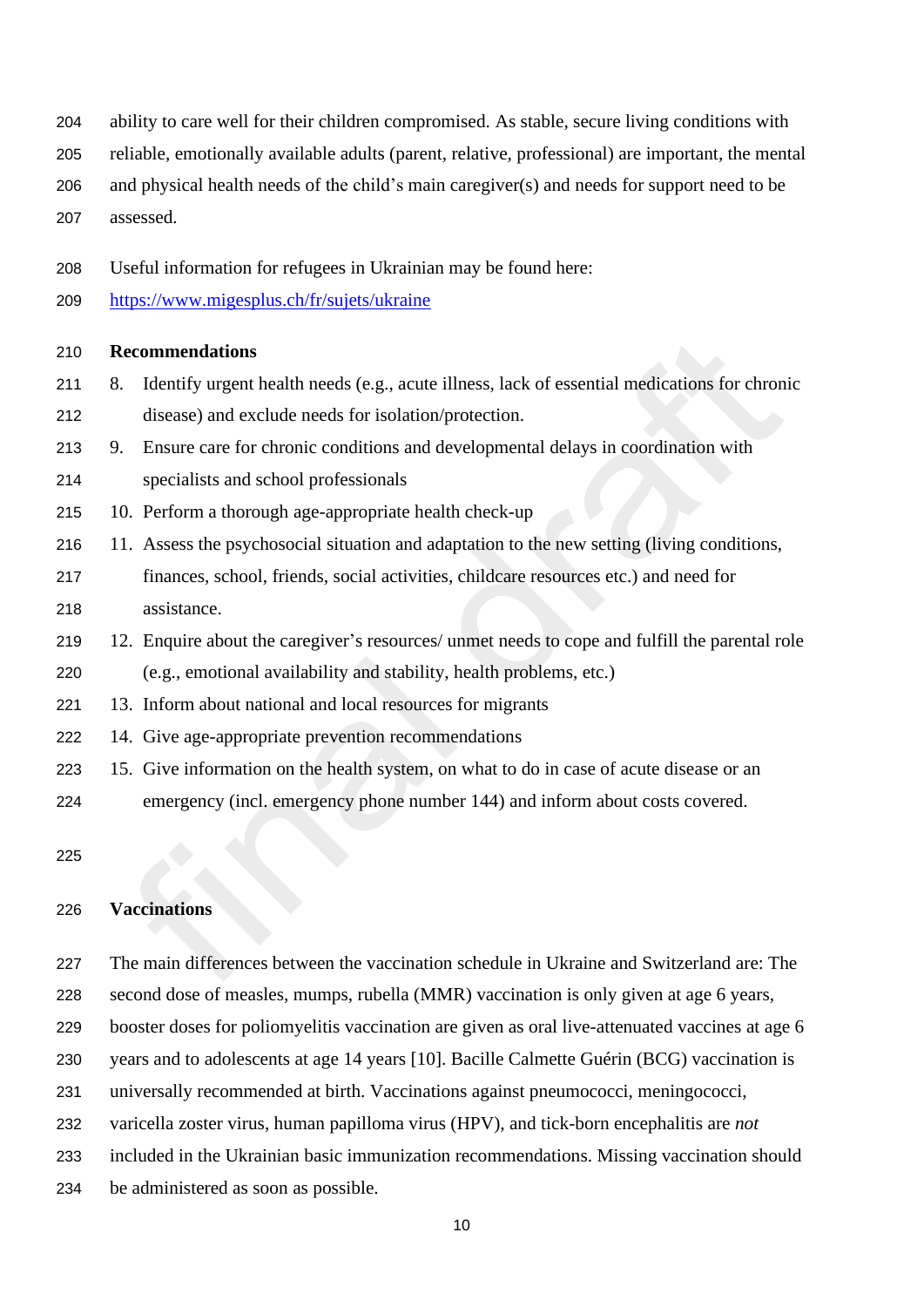- A picture and translation of a Ukrainian vaccination chart is available on the webpage of
- Paediatrics Switzerland [https://www.paediatrieschweiz.ch/unterlagen/migration/.](https://www.paediatrieschweiz.ch/unterlagen/migration/)
- 

#### **Measles, mumps, rubella**

- Optimal protection against measles, mumps, and rubella requires 2 doses of vaccine, with the
- 240  $1<sup>st</sup>$  dose recommended at 9 months and the  $2<sup>nd</sup>$  dose at 12 months of age in Switzerland. Since
- MMR is recommended at 12 months and 6 years of age in the Ukraine, children under 6 years
- of age are unlikely to be fully protected with 2 doses. Of note, only documented
- immunizations are valid, and it should usually not be assumed that MMR has been
- administered when there is no documentation available. Extra doses of MMR are not harmful,
- because preexisting immunity will eliminate the attenuated vaccine viruses before they can replicate.
- 

#### **Recommendations**

- 16. Any child ≥9 months of age and adolescents without a documented MMR immunization should receive a 1st dose of MMR in the absence of contraindications after arrival in
- Switzerland. A 2nd dose should follow >1 month later at a minimum age of 12 months.
- 252 17. Any child  $\geq$  12 months of age and adolescents with 1 documented MMR immunization  $>$  1 month ago should receive a 2nd dose of MMR in the absence of contraindications after arrival in Switzerland.
- 18. These recommendations also apply to individuals who have received 1 or more single measles, mumps or rubella vaccinations until all 3 components have been administered at least twice.
- 19. Serological investigations to determine specific immunity against measles, mumps or rubella should *not* be applied routinely because of variable test sensitivity.

## **Varicella**

Optimal protection against varicella requires a reliable history of the disease or 2 doses of

vaccine. When taking the history of previous varicella infection, it is important to ensure the

person asked understands the word varicella and is familiar with the disease. In Switzerland,

- varicella immunization is recommended for all individuals 11-40 years of age not yet
- immunized and without a reliable history of having had varicella. Furthermore, varicella
- immunization is recommended before 11 years for certain risk groups [11] and those staying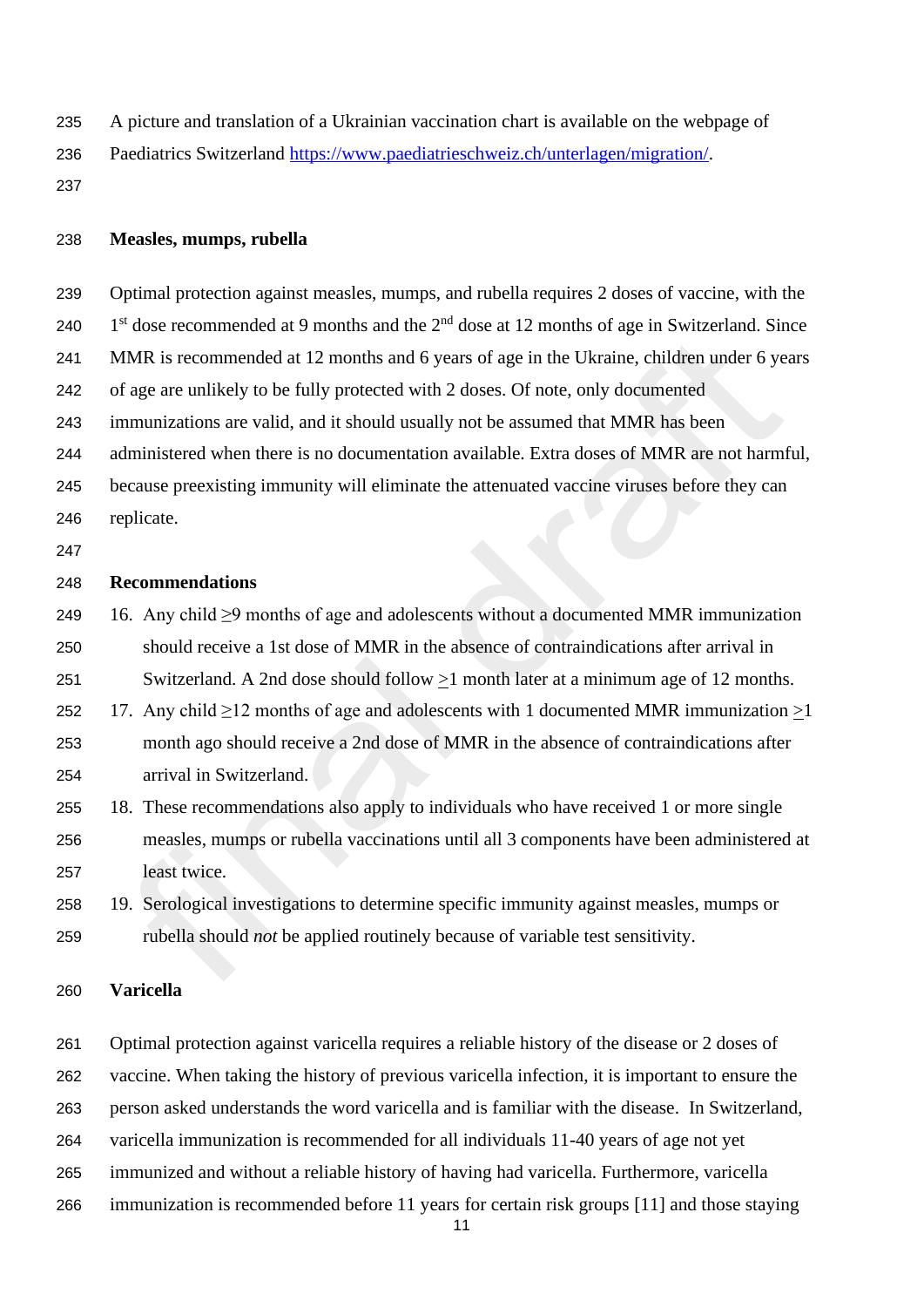- in refugee centers [12]. Since varicella vaccination is not universally recommended in
- Ukraine, children and adolescents are unlikely to be immunized.
- 

- 20. Any child or adolescent >11 years of age without 2 documented varicella immunizations should be asked whether they had "chickenpox". Pictures of the disease may be helpful in
- taking this history. If the disease history is uncertain or negative, a 1st dose of varicella
- vaccine (or MMRV if indicated) should be administered in the absence of
- contraindications. A 2nd dose should be given 4-6 weeks later.
- 21. Any child or adolescent >11 years of age with 1 documented varicella immunization >1 month ago should receive a 2nd dose in the absence of contraindications.
- 22. Any child over 9 months, who has not had "chickenpox" or 2 doses of varicella
- immunization should be immunized with 2 doses if the following risk factors are present:
- expected immunosuppression, nephrotic syndrome and severe atopic dermatitis, HIV
- without immunosuppression; being a close contact to a person with named risk factors
- [11, 13], or in case of a prolonged stay in a refugee center.
- 23. Serological investigations to determine specific immunity against varicella (VZV-IgG)
- may be applied in cases of doubts about the varicella disease history as an alternative to 2 vaccinations.

## **Hepatitis B**

- The prevalence of chronic HBV infection in the general Swiss population is estimated to be
- 0.3% [14]. In children, the seroprevalence is unknown but likely to be very low.
- Ukraine is considered as a country with intermediate HBV prevalence, but prevalence was
- low among children with HBs antigen positivity below 0.5% [15]. Universal HBV
- vaccination of infants is recommended in Ukraine at birth, 2 and 6 months of age and but
- vaccination coverage rates have been shown to be low as part of an assessment in recent
- serosurveys with broad regional variability ranging from 28 80% [10, 15].
- 

## **Recommendations**

 24. In children with complete HBV vaccination according to the Ukrainian recommendation no further immunisations are need.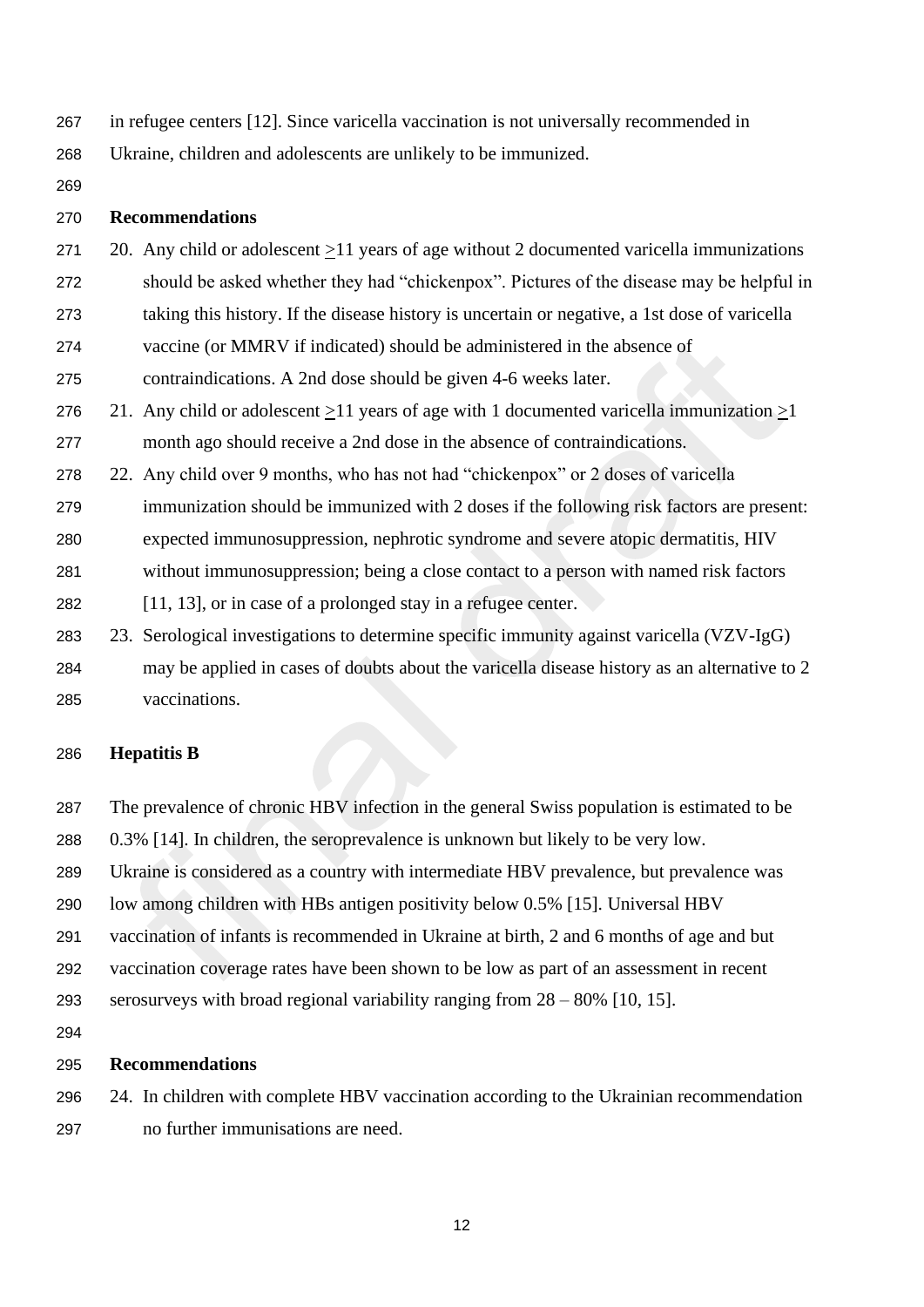- 25. In children with partial immunization according to Ukrainian recommendation catch-up vaccination should be started so that 3 doses have been given with an interval of >4 300 months between  $2<sup>nd</sup>$  and  $3<sup>rd</sup>$  dose. Every previous dose counts.
- 26. In children with no previous or unknown HBV vaccination serological screening for anti- HBsAg and anti HBc (infection); and quantitative anti-HBs (immunization) should be done.
- 27. If the quantitative result of anti-HBs is > 100 IU/l the child is considered fully immunized and protected; no further action is needed. If anti-HBs is >10 but < 100 IU/l at least a single booster dose against Hepatitis B is recommended. If an infection is excluded and
- anti-HBs is negative a full immunization series against Hepatitis B is recommended.
- 28. In case of diagnosis of an acute or chronic HBV infection the patient should be referred
- to a pediatric gastroenterologist and/ or infectious diseases specialist.
- 

### **Poliomyelitis**

 Poliomyelitis is included in every booster in the Ukrainian vaccination schedule including until 313 the age of 14 years, which is different to the Swiss schedule where the last  $(4<sup>th</sup>)$  dose is recommended at 4-7 years of age [10]. Due to suboptimal vaccination coverage in Ukraine, poliomyelitis boosters are currently recommended for long-term travel to Ukraine [5]. For this reason, Ukrainian children should be updated for poliomyelitis coverage to ensure that they will be immunized according to their national vaccination schedule on return.

## **Recommendations**

- 29. Include poliomyelitis vaccines in all indicated DTPa/dTpa booster vaccinations,
- including those for adolescents.
- 30. If immunization documents are available, ensure that the patient has received at least 3 doses of poliomyelitis vaccine and complete if needed.
- 31. If immunization documents unavailable: if you do a complete catch up for DTPa/dTpa (see below) include IPV for each dose.

## **Other vaccines**

- In Ukraine, immunizations against diphtheria (d, D), tetanus (T), pertussis (whole cell, not
- acellular vaccine) are recommended in a 3+1 schedule at 2, 4, 6 and 18 months of age
- followed by DT at 6 years of age and dT every 10 years thereafter [10]. Vaccination against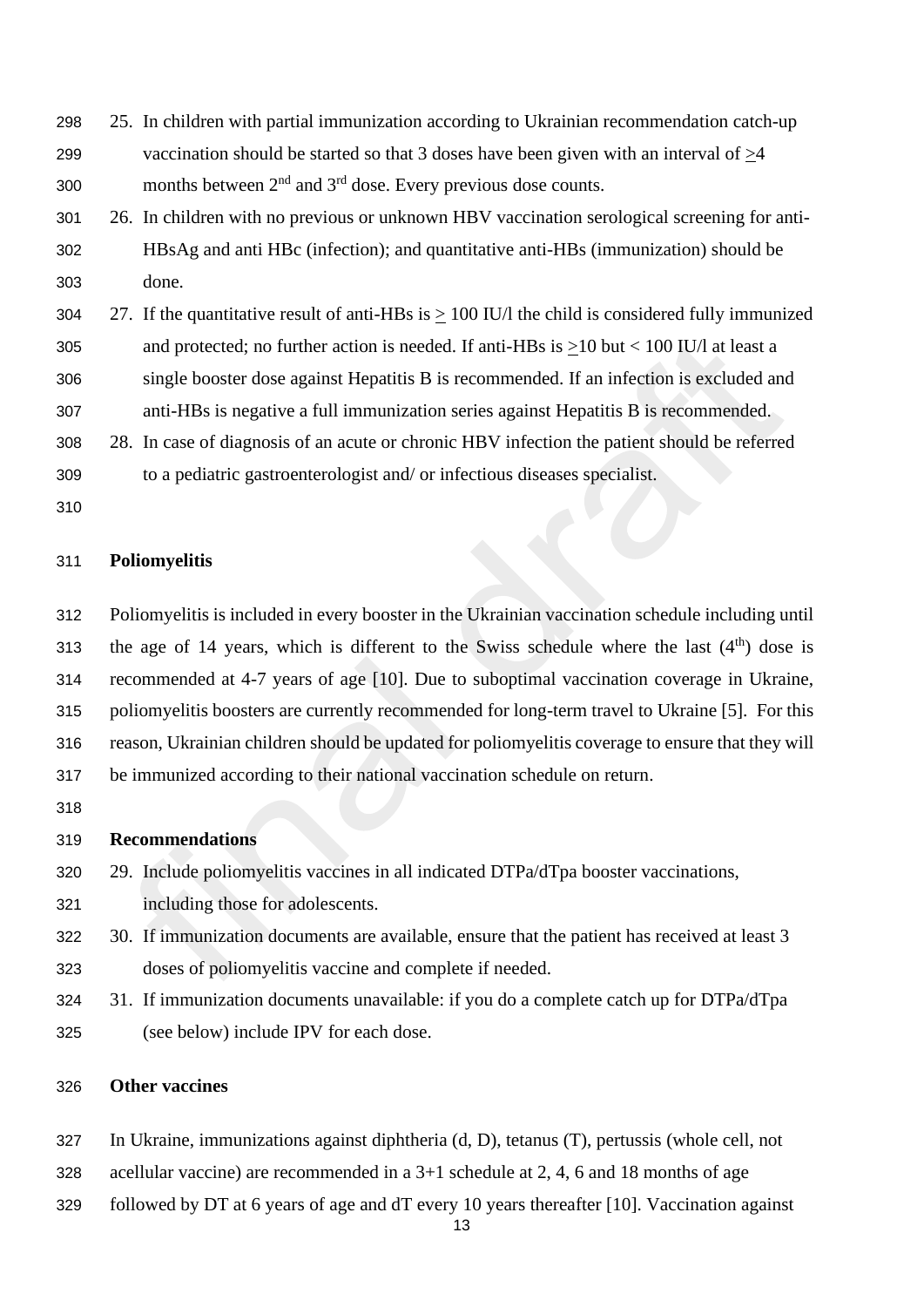- pneumococci, meningococci, varicella zoster virus, human papilloma virus (HPV), and tick-
- born encephalitis are not included in the Ukrainian national immunization recommendation
- and should be offered at appropriate ages following the Swiss immunization
- recommendations [11]. Vaccination coverage against severe acute respiratory syndrome
- coronavirus type 2 (SARS-CoV-2) was limited in Ukraine reaching 35% of the population
- [16].
- 

- 32. All documented vaccinations should be taken into account and updated according to the Swiss immunization recommendations appropriate for age.
- 33. Serological investigations to determine specific immunity should *not* be used routinely since their accuracy is usually not high enough to warrant the effort and expenses.
- 34. For determining the need for tetanus catch-up immunizations, anti-tetanus toxin antibody levels may be determined 4 weeks after a single dose of a tetanus toxoid-containing age-
- appropriate combined vaccine (i.e., DTaP-IPV based or dTpa-IPV). Anti-tetanus toxin
- antibody levels may then be interpreted as follows:
- $346 \geq 1000$  IU/l: no further tetanus immunization is needed
- $347 \geq 500$  and  $\leq 1000$  IU/L: single additional dose 6 months after the first one

< 500 IU/L: two further doses 2 and 6 months after the first one

- 35. Alternatively, individuals can be considered as unimmunized and given a full course of
- catch-up immunization. If significant local reactions occur during the immunization
- series, anti-tetanus toxin antibody levels should be measured to investigate for over-
- immunization and the immunization series should be terminated if levels are high (>1000 IU/l).
- 36. As several vaccines recommended in Switzerland are not included in the Ukrainian immunization schedule, these require catch-up (see Tables 1-3).
- 37. Covid-19 and influenza vaccinations should be offered following Swiss recommendations.

## **Tuberculosis**

TB is a rare disease in Switzerland with a yearly incidence of 5 / 100 000 compared to

- Ukraine with an annual incidence of 73/100'000 [17]. In children and adolescents most TB
- cases are found in individuals of foreign origin [18, 19]. In addition, the risk of TB exposure
- may be increased in those living in refugee camps or exposed to crises caused by armed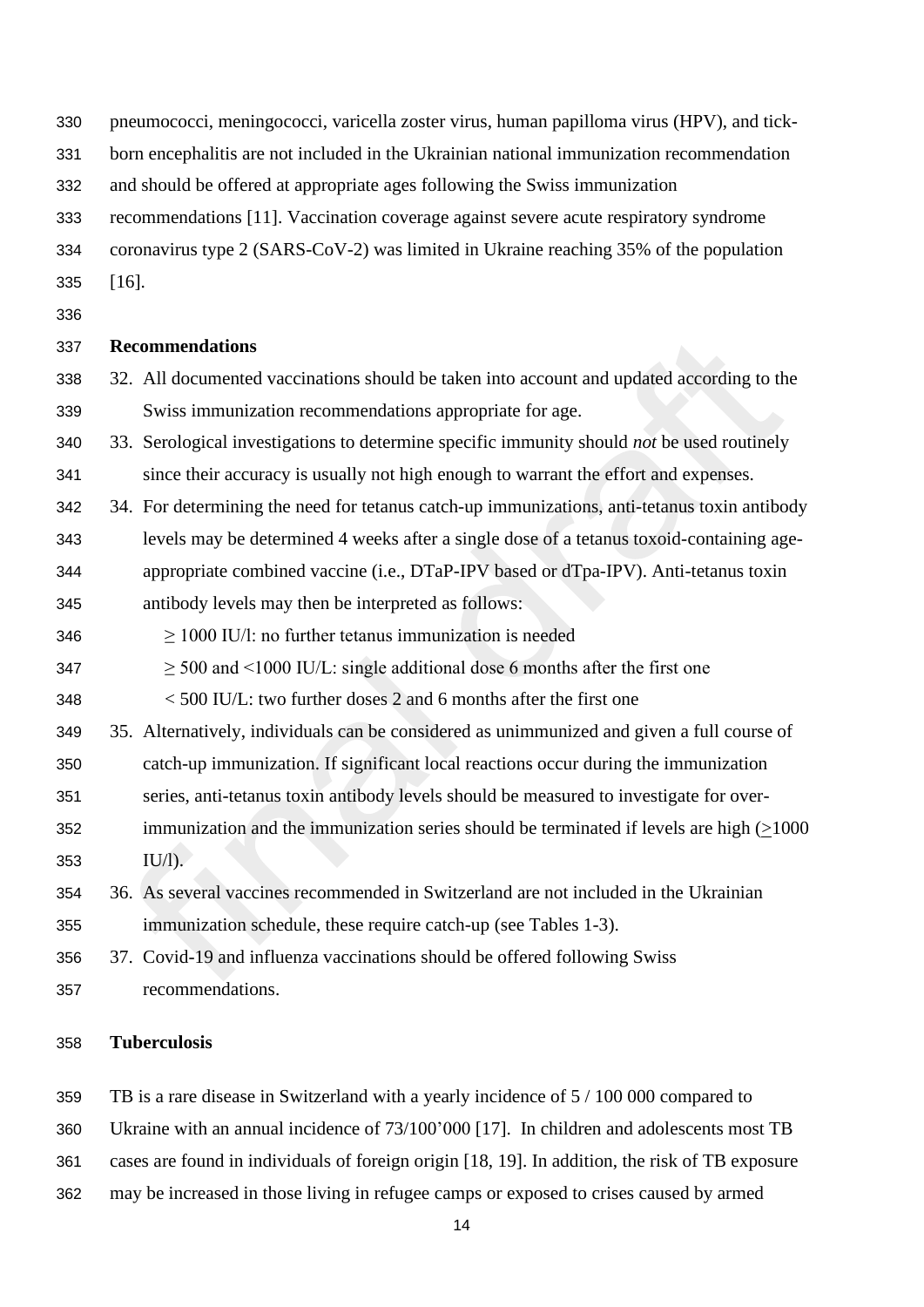- conflict, forced population displacement, or natural disasters [20]. Previous Swiss
- recommendations mentioned TB screening only in refugee children < 5 years of age, but more
- 365 recent evidence suggests that the prevalence is higher in children  $\geq$  5 years [21] compared to
- those below 5 years of age. In addition, screening and treatment of TB infection was shown to
- be cost effective in children and adolescents [22, 23]. In children with fever, prolonged
- respiratory symptoms or failure to thrive TB should be considered. The likelihood of TB
- disease may also be estimated using the TB screen website [http://www.tb-](http://www.tb-screen.ch/app/intro.php)
- [screen.ch/app/intro.php](http://www.tb-screen.ch/app/intro.php) which has an audio part in Ukrainian. Though mainly developed for
- adults, it may also be used in adolescents. Be aware that sensitivity particularly early in the
- disease may be limited as children more often have little or no symptoms [24, 25]
- 

- 38. Screening for TB infection should be offered to all children and adolescents arriving from Ukraine.
- 39. An interferon gamma release assay or a tuberculin-skin test (TST) should be used for screening depending on availability of the test. As children and adolescents from Ukraine have high rates of Bacillus Calmette-Guérin (BCG) vaccination, false positive TST results may occur and therefore a TST cut-off of 10 mm and more should be considered positive.
- 40. Measles vaccination may temporarily suppress the response to TB testing resulting in false negative results: TST and IGRA should therefore be done simultaneously with measles vaccination or delayed by 1 month after measles vaccination.
- 41. The following symptoms should trigger rapid evaluation for TB disease: persistent cough (>2 weeks), unremitting cough, weight loss/failure to thrive, persistent (>1 week) 387 unexplained fever  $(>=38^{\circ}C)$ , persistent, unexplained lethargy or reduced playfulness activity reported by the parent/caregiver.

### **Human immunodeficiency virus**

Ukraine has a rate of newly diagnosed HIV infections of 37.5 per 100'000, being the second

highest in Europe after the Russian Federation [26]. From 2018 to 2020, an average annual

- number of 73 new HIV infections occurred due to mother-to-child transmission[26]. Since
- 2002, a nation-wide prevention-of-mother-to-child transmission (PMTCT) program has been
- set up, with more than 97% of pregnant women now being tested for HIV at least once with
- an opt-out policy [27, 28]. In 2018, 95% of pregnant women living with HIV in Ukraine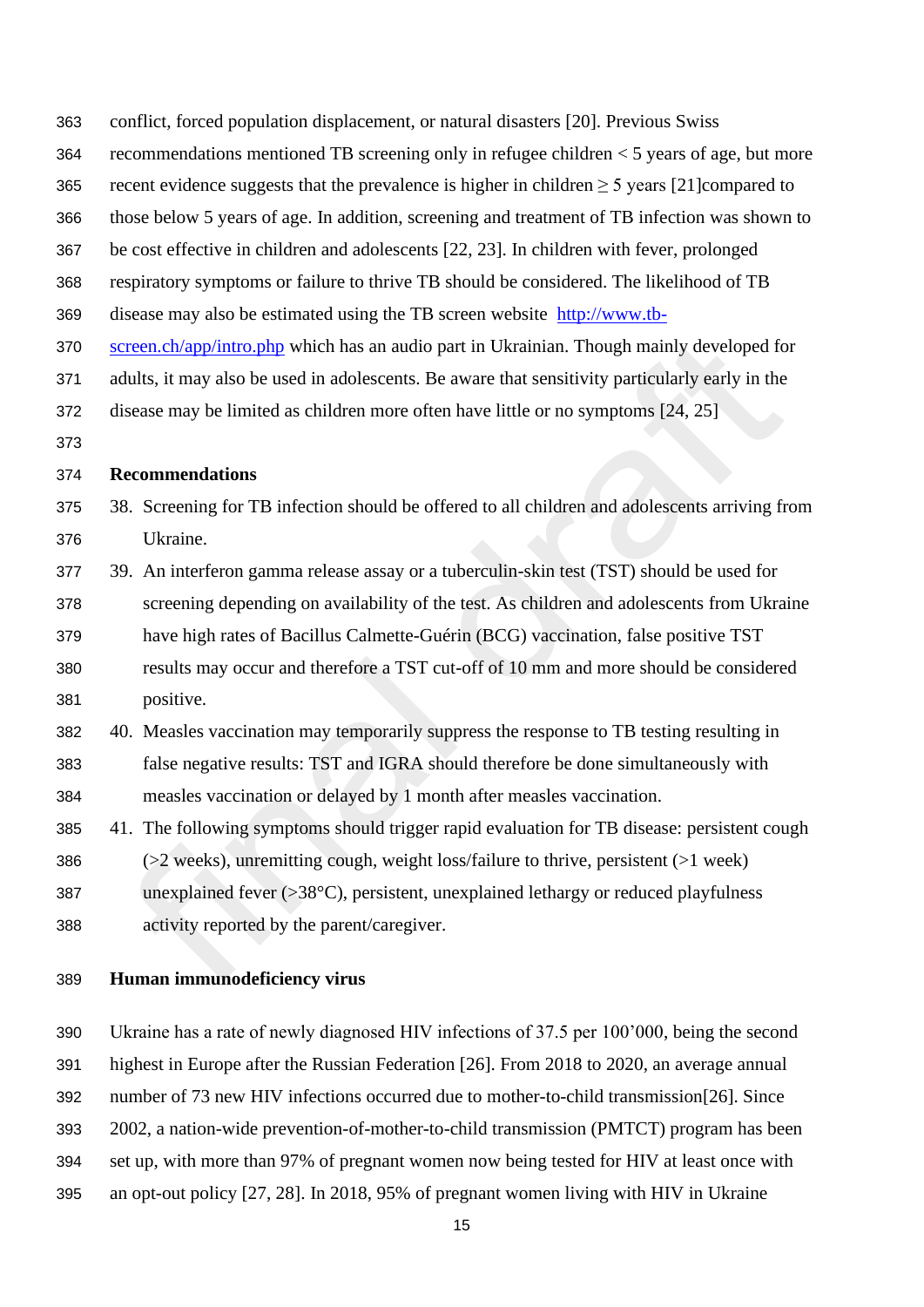- received antiretroviral therapy (ART). The vertical transmission rate is currently estimated at 3-4% [28]. Most vertically-infected children are asymptomatic in the first year after infection, and a substantial proportion (up to 25% in some cohorts) of vertically-infected children remain asymptomatic into adolescence [29]. Forced migration and war are known to increase the risk of HIV through vulnerability and dysfunctional health systems[30]. In the eastern provinces of Ukraine, access to and provision of care has been affected by conflict over an extended period of time [31]. Early initiation of ART in all HIV-positive age groups has consistently been demonstrated to improve long-term health outcomes and therefore routine testing and referral are of individuals with positive tests are key [32] Informing about full cost-coverage and a non-judgmental attitude against HIV from healthcare workers in Switzerland may be worth mentioning when discussing HIV testing, as the need for unofficial out-of-pocket payments and stigmatization have been reported as occurring in Ukraine [28]
- 

- 410 42. HIV screening by serology (HIV-1/2) should offered; specially in i) the absence of a reliable negative HIV test in the mother during pregnancy or/and ii) in the presence of potential exposer / risk factors (also see text)
- 43. Refer to a paediatric HIV clinic urgently (< 1 week) in case of newly confirmed HIV or in case of interrupted or lacking treatment, prior to restarting ART.
- 44. Adolescents on ART should be referred to a HIV clinic within 1 month for routine check- up, addressing adherence and counselling and a potential treatment switch to a simple course treatment.

### **Hepatitis C**

 In Switzerland, the hepatitis C virus (HCV) antibody prevalence is 0.7% in the general population [33]. Ukraine has a considerable higher HCV prevalence estimated to be as high as 5% of the general population, of which 3.6% have chronic HCV[34]. Many Ukrainians do not know their HCV serostatus and, subsequently, are not on treatment. Children in general represent only a small proportion of the total of HCV infected individuals, with mother-to- child transmission being responsible for most new cases. Spontaneous clearance of HCV occurs mostly in the first 2 years of life in about 40% of infected children. 

### **Recommendations**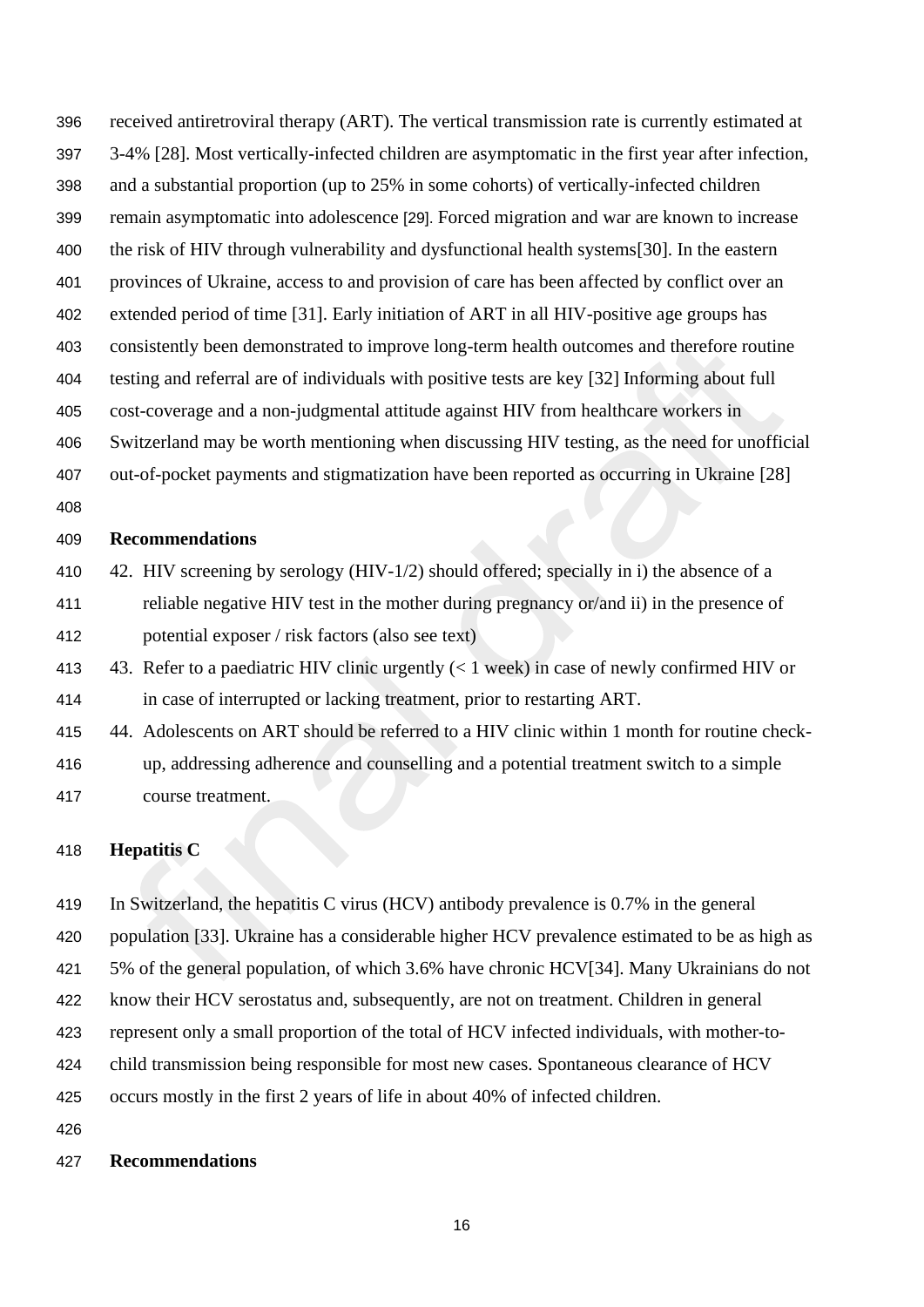45. HCV screening by serology should be offered to all children and adolescents arriving from Ukraine.

#### **Mental health issues**

 For refugee families coming from a war zone, even if they have not themselves been directly exposed to violence, it is important to detect the warning signs of psychological suffering. These include sleep disorders, nightmares, behaviour changes, hypervigilance, bedwetting again, anxiety attacks, mutism, in the paediatric patient as well as their main caregiver(s) (**Table 4**). An empathic approach while giving overall support is necessary. This includes being ready to listen when caregivers or children want to share, but not pushing anyone to talk about hurtful issues, when they are not ready to do so. For potential questions to ask see **Table 5.**

 All refugee families are emotionally affected by the current situation, irrespectively of having been exposed to violence directly or not. Stress is accumulated through the experience of war, violence brought upon by other human beings, the loss of objects and family structure, and aspects of exile [35].[19]. The absence of parental support may further aggravate the situation. Experience of war and exile may aggravate pre-existing mental health issues. Good living conditions, positive experiences and the feeling of security are very helpful to regain wellbeing and trust in life. Children, adolescents, and family members may be reassured, that reactions such as flashbacks, sweeting etc. are common in people with similar experiences. A reduction of stressors, not staying alone, doing something that increases their overall wellbeing and sense of security, distraction/ taking oneself out of a triggering situation, etc. may help. In case of multiple symptoms, especially if they are strong, persistent and having an important impact on the quality of life or if parents are unable to cope help should be organized. Besides local psychiatric/psychologic services for children and adolescents, the Swiss Red cross offers help for children and parents traumatized through war [36, 37] . [https://www.redcross.ch/de/unser-angebot/unterstuetzung-im-alltag/ambulatorium-folter-](https://www.redcross.ch/de/unser-angebot/unterstuetzung-im-alltag/ambulatorium-folter-kriegsopfer) [kriegsopfer](https://www.redcross.ch/de/unser-angebot/unterstuetzung-im-alltag/ambulatorium-folter-kriegsopfer). <https://www.migesplus.ch/publikationen/wenn-das-vergessen-nicht-gelingt> 

- 
-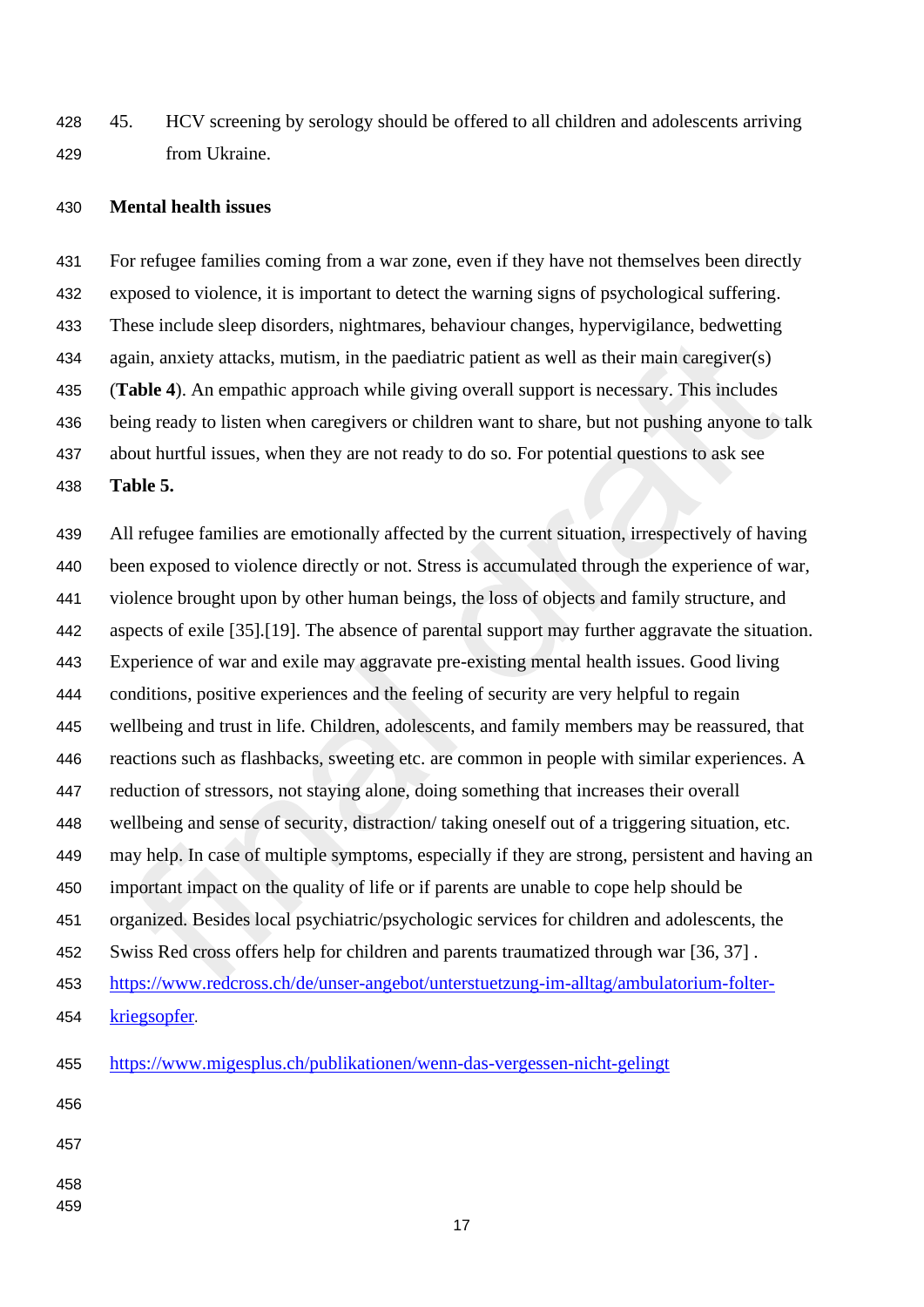- 46. Search for signs of psychological distress (see **Table 4**).
- 47. Evaluate needs of child/adolescents/parents/caregivers for mental health support/ specialized care.
- 48. Enquire if the family/child/adolescent feel safe now, and if not evaluate appropriate next
- steps and take action (e.g, contact social services or placing agencies, mental health professionals, in case of crime, the police).
- 
- The current recommendations have been formulated to support health care providers in
- Switzerland in caring for recently arrived paediatric Ukrainian refugees. They are based on
- best current knowledge and estimates, and once further evidence will be available, the
- recommendations may require modifications.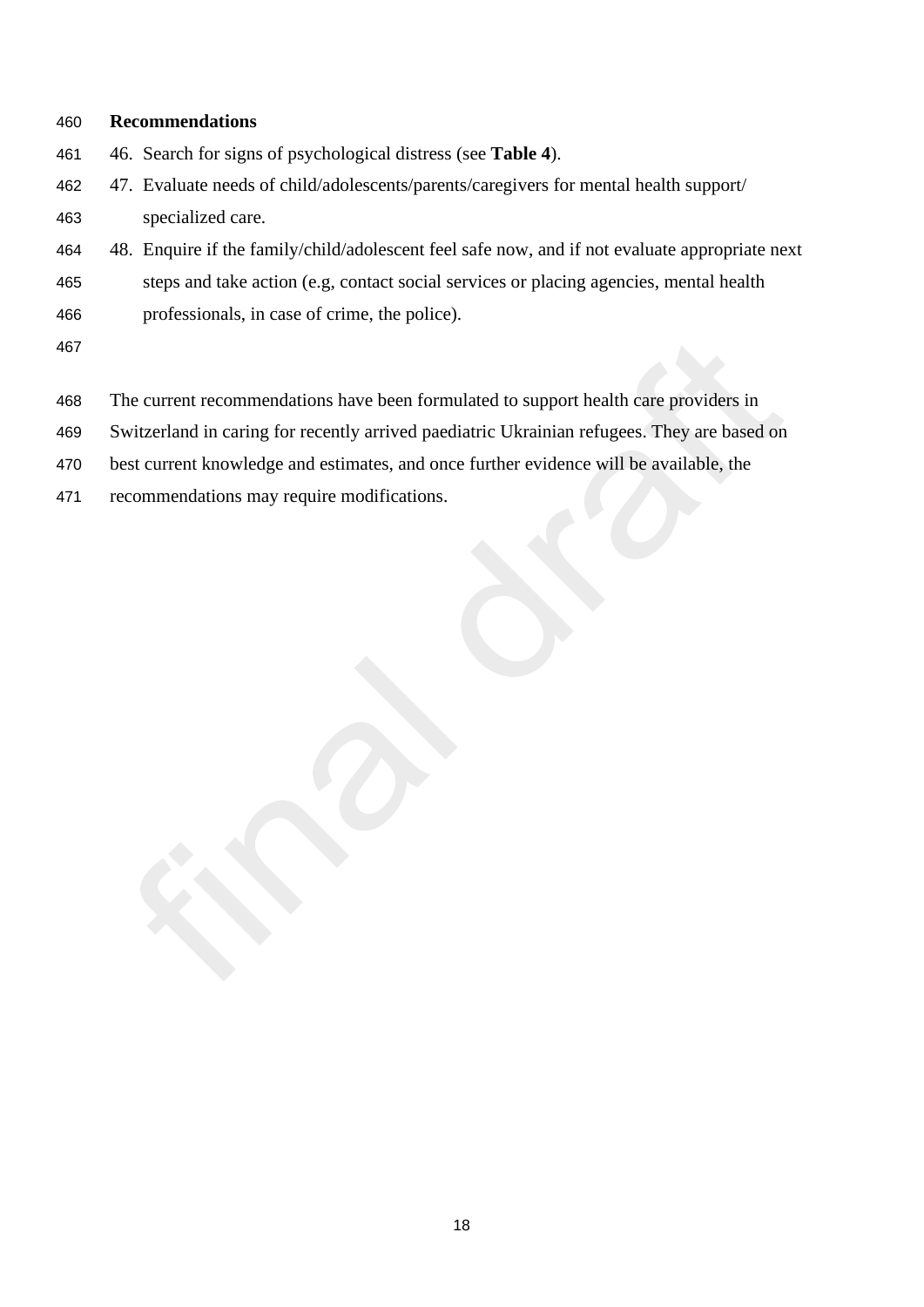**Table 1** Vaccination schedule for *unimmunised* children and adolescents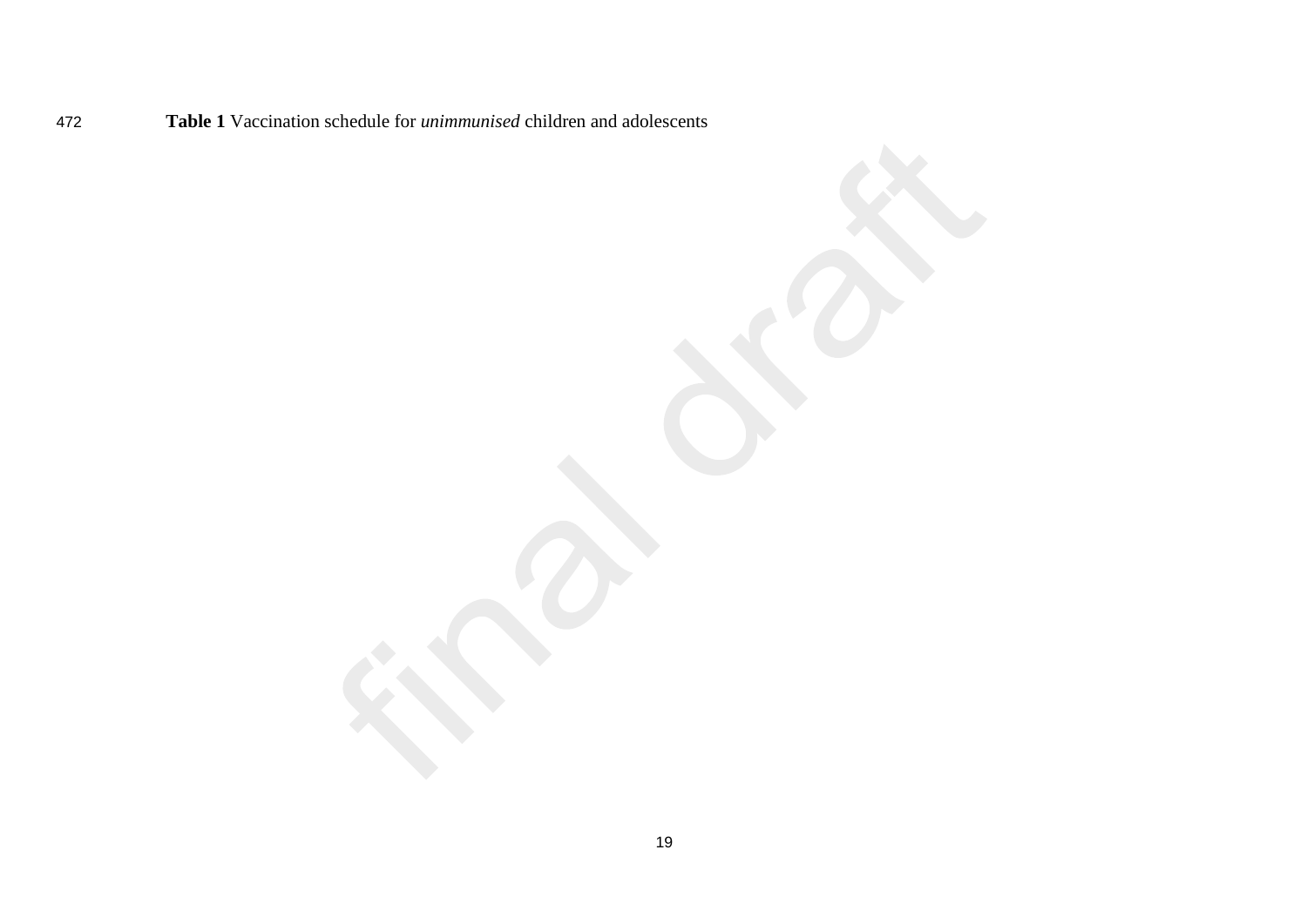|                   | <b>Primary vaccinations</b><br>(intervals, in months from 0) |                                            |                               |                               |                       | DTP <sub>a</sub> /dTp <sub>a</sub> booster vaccinations<br>(age, as per routine vaccination schedule) |             |  |
|-------------------|--------------------------------------------------------------|--------------------------------------------|-------------------------------|-------------------------------|-----------------------|-------------------------------------------------------------------------------------------------------|-------------|--|
|                   |                                                              |                                            |                               |                               |                       |                                                                                                       |             |  |
| Age <sup>1</sup>  | $\bf{0}$                                                     | 1 <sup>4</sup>                             | 2 <sup>2</sup>                | $\bf{8}$                      | $4-7y$                | 11-15 $y$                                                                                             | 25y         |  |
| 3-5 mo            | DTP <sub>a</sub> -IPV-Hib-HBV                                |                                            | DTP <sub>a</sub> -IPV-Hib-HBV | DTP <sub>a</sub> -IPV-Hib-HBV | DTP <sub>a</sub> -IPV | $dTp_a-IPV$                                                                                           | $d$ T $p_a$ |  |
|                   | <b>PCV-13</b>                                                |                                            | <b>PCV-13</b>                 | PCVC-13                       |                       |                                                                                                       |             |  |
| 6-11 mo 2,3       | DTP <sub>a</sub> -IPV-Hib-HBV                                | DTP <sub>a</sub> -IPV-Hib-HBV <sup>5</sup> |                               | DTP <sub>a</sub> -IPV-Hib-HBV | DTP <sub>a</sub> -IPV | dTp <sub>a</sub> -IPV                                                                                 | $dTp_a$     |  |
|                   | <b>PCV-13</b>                                                | <b>PCV-13</b>                              |                               | <b>PCV-13</b>                 |                       |                                                                                                       |             |  |
| 12 mo-3 $y^{2,3}$ | DTP <sub>a</sub> -IPV-Hib-HBV                                |                                            | DTP <sub>a</sub> -IPV-Hib-HBV | DTP <sub>a</sub> -IPV         | DTP <sub>a</sub> -IPV | dTp <sub>a</sub> -IPV                                                                                 | dTpa        |  |
|                   | <b>PCV-13</b>                                                |                                            | <b>PCV-13</b>                 | <b>HBV</b>                    |                       |                                                                                                       |             |  |
|                   | MMR <sup>5</sup>                                             |                                            | MMR <sup>6</sup>              |                               |                       |                                                                                                       |             |  |
| 4-7 $y^{2,3}$     | DTP <sub>a</sub> -IPV-Hib-HBV                                |                                            | DTP <sub>a</sub> -IPV         | DTP <sub>a</sub> -IPV         |                       | dTp <sub>a</sub> -IPV                                                                                 | dTpa        |  |
|                   | MMR <sup>5</sup>                                             |                                            | MMR <sup>5</sup>              | <b>HBV</b>                    |                       |                                                                                                       |             |  |
|                   |                                                              |                                            | <b>HBV</b>                    |                               |                       |                                                                                                       |             |  |
| $8-10y^{6,7}$     | dTp <sub>a</sub> -IPV                                        |                                            | dTp <sub>a</sub> -IPV         | dT-IPV                        |                       | dTp <sub>a</sub> -IPV                                                                                 | $dTp_a$     |  |
|                   | MMR <sup>5</sup>                                             |                                            | MMR <sup>5</sup>              | <b>HBV</b>                    |                       |                                                                                                       |             |  |
|                   | <b>HBV</b>                                                   |                                            | <b>HBV</b>                    |                               |                       |                                                                                                       |             |  |
| $11 - 15y$        | dTp <sub>a</sub> -IPV                                        |                                            | dT-IPV                        | dT-IPV                        |                       |                                                                                                       | dTpa        |  |
|                   | MMR $5 + VZV$ $8$                                            |                                            | MMR $5+ VZV8$                 | HBV <sup>9</sup>              |                       |                                                                                                       |             |  |
|                   | HBV <sup>9</sup>                                             |                                            |                               |                               |                       |                                                                                                       |             |  |
| $\geq 16$ y       | $dTp_a-IPV$                                                  |                                            | dT-IPV                        | dT-IPV                        |                       |                                                                                                       | $dTp_a$     |  |
|                   | MMR $5+ VZV8$                                                |                                            | MMR $5+ VZV8$                 |                               |                       |                                                                                                       |             |  |
| HPV 10            | 11-14 y old girls                                            | 2 doses at 0, 4-6 mo                       |                               |                               |                       |                                                                                                       |             |  |
|                   | 15-19 y old women                                            | 3 doses at 0, 2, 6 mo                      |                               |                               |                       |                                                                                                       |             |  |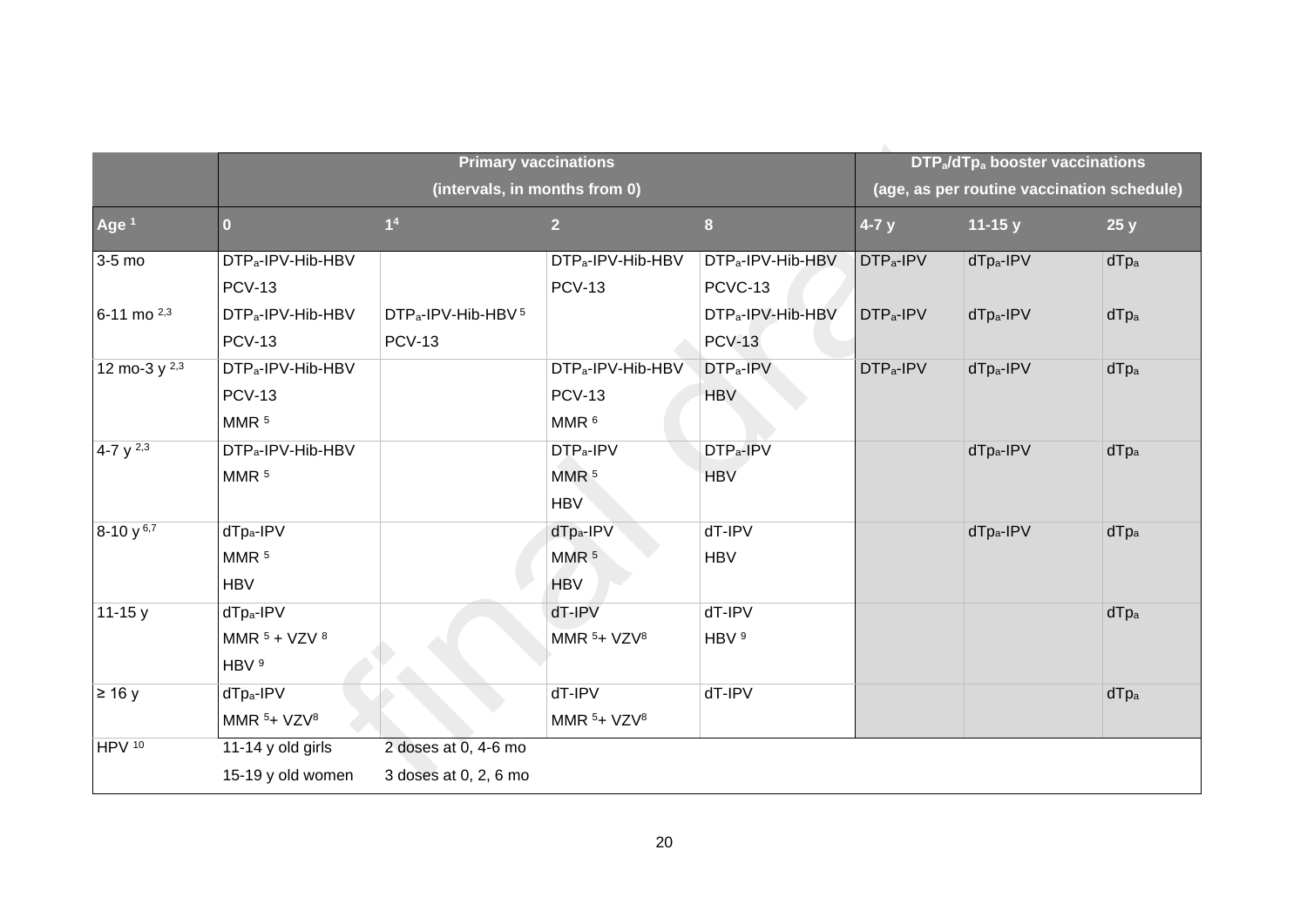<sup>1</sup> For clarification of the age groups, e.g. 4-7 years means from the  $4<sup>th</sup>$  birthday until the day before the child turns 8

2 In infants and children up to 7 years of age, 1 or more doses of hepatitis B vaccination can be given using a hexavalent vaccine.

<sup>3</sup>In this age group, children can be vaccinated against hepatitis B with a 3-dose-schedule either using the hexavalent (0, 2, 8 mo) or the monovalent vaccine (0,

1, 6 mo).

<sup>4</sup>Interval of 1 mo for early protection

- <sup>5</sup>Two doses of MMR vaccine are given from 9 months of age with an interval of at least 1 mo between doses. The second dose should be given ≥12 months of age. MMR vaccination should optimally be administered before the age of 2 y although it can be given at any age.
- <sup>6</sup>Because of potentially severe local reactions, a vaccine containing reduced doses of diphtheria toxoid (d) and pertussis (p<sub>a</sub>) is used in children age 8 years of age and older

<sup>7</sup>For children incompletely vaccinated against diphtheria and tetanus who haven't received any pertussis vaccine see table 3

- <sup>8</sup>Vaccination against varicella is recommended for children aged 11-15 y without a history of chickenpox. A catch-up is recommended for adolescents and adults <40 y of age without a history of chickenpox.
- <sup>9</sup>For this age group, a 2-dose-schedule (4-6 mo apart) can be used but only for HBV vaccines that are approved for this schedule
- <sup>10</sup>This vaccine is recommended for female adolescents between 11-14 y of age and is given as a 2-dose-schedule. Unvaccinated young women 15-19 y of age should be given the vaccine using a 3-dose-schedule.

473

474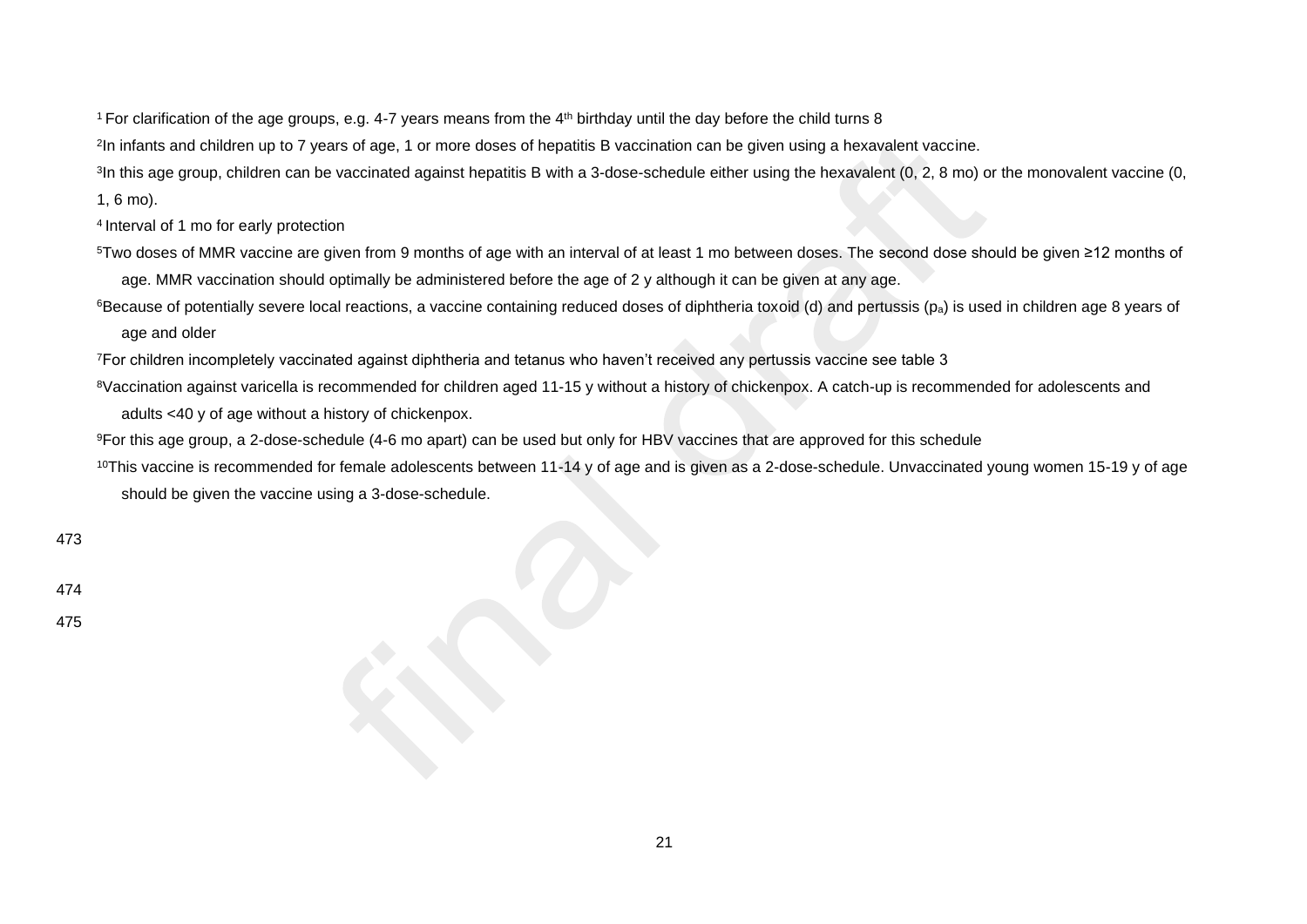|                        |                                                                    |                                                                       | Number of previously received doses of DTP <sub>a</sub> -IPV(-Hib) <sup>1</sup> [schedule with intervals between doses in months] |                                 |                 |
|------------------------|--------------------------------------------------------------------|-----------------------------------------------------------------------|-----------------------------------------------------------------------------------------------------------------------------------|---------------------------------|-----------------|
| Age                    |                                                                    | $\mathbf{2}$                                                          | 3.                                                                                                                                | 4                               | 5               |
| 6-11 mo                | 2 doses DTP <sub>a</sub> -IPV-Hib [0, 6]                           | 1 dose DTP <sub>a</sub> -IPV-Hib                                      |                                                                                                                                   |                                 |                 |
| 12-14 mo               | 1 dose DTP <sub>a</sub> -IPV-Hib,                                  | 1 dose DTP <sub>a</sub> -IPV                                          |                                                                                                                                   |                                 |                 |
|                        | 1 dose DTP <sub>a</sub> -IPV [0, 7]                                |                                                                       |                                                                                                                                   |                                 |                 |
| 15 mo-3 y              | 3 doses DTP <sub>a</sub> -IPV [0, 2, 8]                            | 2 doses DTP <sub>a</sub> -IPV [0, 6]                                  | 1 dose DTPa-IPV                                                                                                                   |                                 |                 |
| $4 - 7y$               |                                                                    |                                                                       |                                                                                                                                   |                                 |                 |
| $1st$ dose <6 mo       | 3 doses $DTP_a - IPV^2/$                                           | 3 doses DTP <sub>a</sub> -IPV <sup>2</sup> /                          | 2 doses DTP <sub>a</sub> -IPV [0, 6]                                                                                              | 1 dose DTP <sub>a</sub> -IPV    |                 |
|                        | $DT + IPv$ [0, 2, 8]                                               | $DT + IPv [0, 2, 8]$                                                  |                                                                                                                                   |                                 |                 |
| $1st$ dose $\geq 6$ mo | 3 doses DTP <sub>a</sub> -IPV <sup>2</sup> /                       | 2 doses DTP <sub>a</sub> -IPV [0, 6                                   | 1 dose DTP <sub>a</sub> -IPV                                                                                                      |                                 |                 |
|                        | $DT + IPv$ [0, 2, 8]                                               |                                                                       |                                                                                                                                   |                                 |                 |
| $8-10y$                |                                                                    |                                                                       |                                                                                                                                   |                                 |                 |
| $1st$ dose <6 mo       | 3 doses $dT(p_a^2)$ -IPV [0, 2, 8]                                 | 3 doses $dT(p_a^2)$ -IPV [0, 2, 8]                                    | 2 doses dTpa-IPV $[0, 6]$                                                                                                         | 1 dose dTpa-IPV                 |                 |
| $1st$ dose 6-12 mo     | 3 doses $dT(p_a^2)$ -IPV [0, 2, 8]                                 | 2 doses $dT(p_a^2)$ -IPV [0, 6]                                       | 1 dose dTp <sub>a</sub> -IPV                                                                                                      |                                 |                 |
| $1st$ dose $\geq 1$ y  | 2 doses $dT(p_a^2)$ -IPV $[0, 6]$                                  | 1 dose dTpa-IPV                                                       |                                                                                                                                   |                                 |                 |
| 11-15 $y$              |                                                                    |                                                                       |                                                                                                                                   |                                 |                 |
| $1st$ dose <6 mo       |                                                                    | 3 doses $dT(p_a^2)$ -IPV [0, 2, 8] 3 doses $dT(p_a^3)$ -IPV [0, 2, 8] | 3 doses $dT(p_a^3)$ -IPV [0, 2, 8]                                                                                                | 2 doses $dT(p_a^3)$ -IPV [0, 6] | 1 dose dTpa-IPV |
| $1st$ dose 6-11 mo     |                                                                    | 3 doses $dT(p_a^2)$ -IPV [0, 2, 8] 3 doses $dT(p_a^3)$ -IPV [0, 2, 8] | 2 doses $dT(p_a^3)$ -IPV [0, 6]                                                                                                   | 1 dose dTp <sub>a</sub> -IPV    |                 |
| $1st$ dose 1-3 y       | 3 doses $dT(p_a^2)$ -IPV [0, 2, 8] 2 doses $dT(p_a^3)$ -IPV [0, 6] |                                                                       | 1 dose dTp <sub>a</sub> -IPV                                                                                                      |                                 |                 |
| $1st$ dose $\geq 4$ y  | 2 doses $dT(p_a^2) - IPV[0, 6]$                                    | 1 dose dTpa-IPV                                                       |                                                                                                                                   |                                 |                 |

<sup>1</sup>HBV doses to be added as necessary for completion of a 2, 3 or 4-dose schedule (age-dependent)

<sup>2</sup> Only 2 (first and third) of these doses should contain the pertussis component

<sup>3</sup> Only 1 (first) of these doses should contain the pertussis component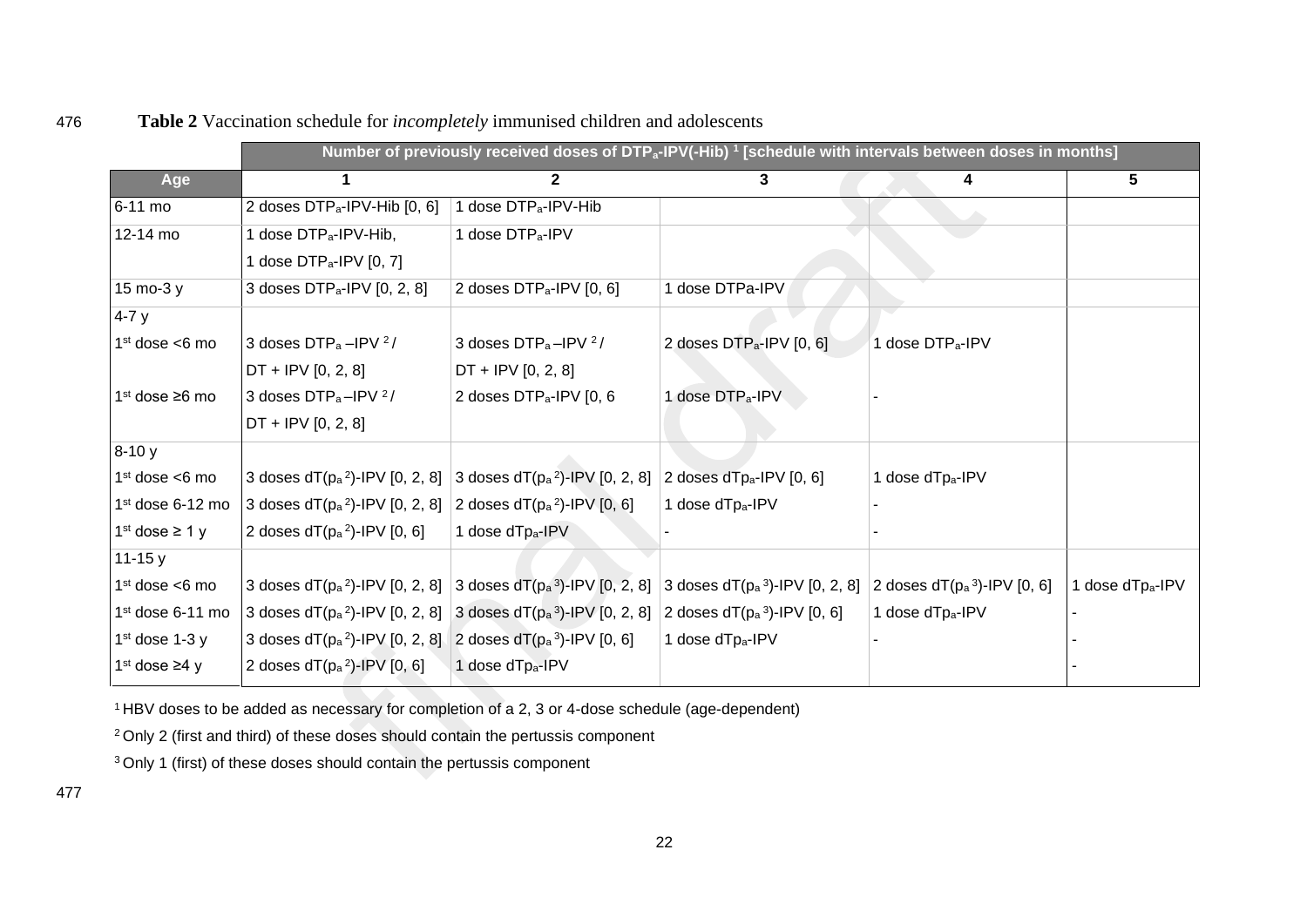## 478 **Table 3**: Recommended complementary immunisations

|                     | <b>Primary vaccinations</b> |                               |                  |     |
|---------------------|-----------------------------|-------------------------------|------------------|-----|
|                     |                             | (intervals, in months from 0) |                  |     |
| Age                 | 0                           | າ                             | 6                | 482 |
| $2-4y$              | MCV-ACWY <sup>1</sup>       |                               |                  | 483 |
| $5-19y$             | MCV-ACWY <sup>1</sup>       |                               |                  | 484 |
| $\geq$ 11 y (males) | <b>HPV</b>                  | (HPV) <sup>2</sup>            | HPV <sup>3</sup> | 485 |
|                     |                             |                               |                  | 486 |

487 <sup>1</sup>Quadrivalent meningococcal vaccine containing conjugated serogroups A, C, W, and Y (MCV-ACWY)

488  $\frac{2 \text{ those } 215 \text{ years of age should receive 3 doses (0-2-6 month schedule)}$ 

489  $3(4)$  6 months after the first dose for those 11-14 years of age; 4 months after the second dose for those  $\geq$ 15 years of age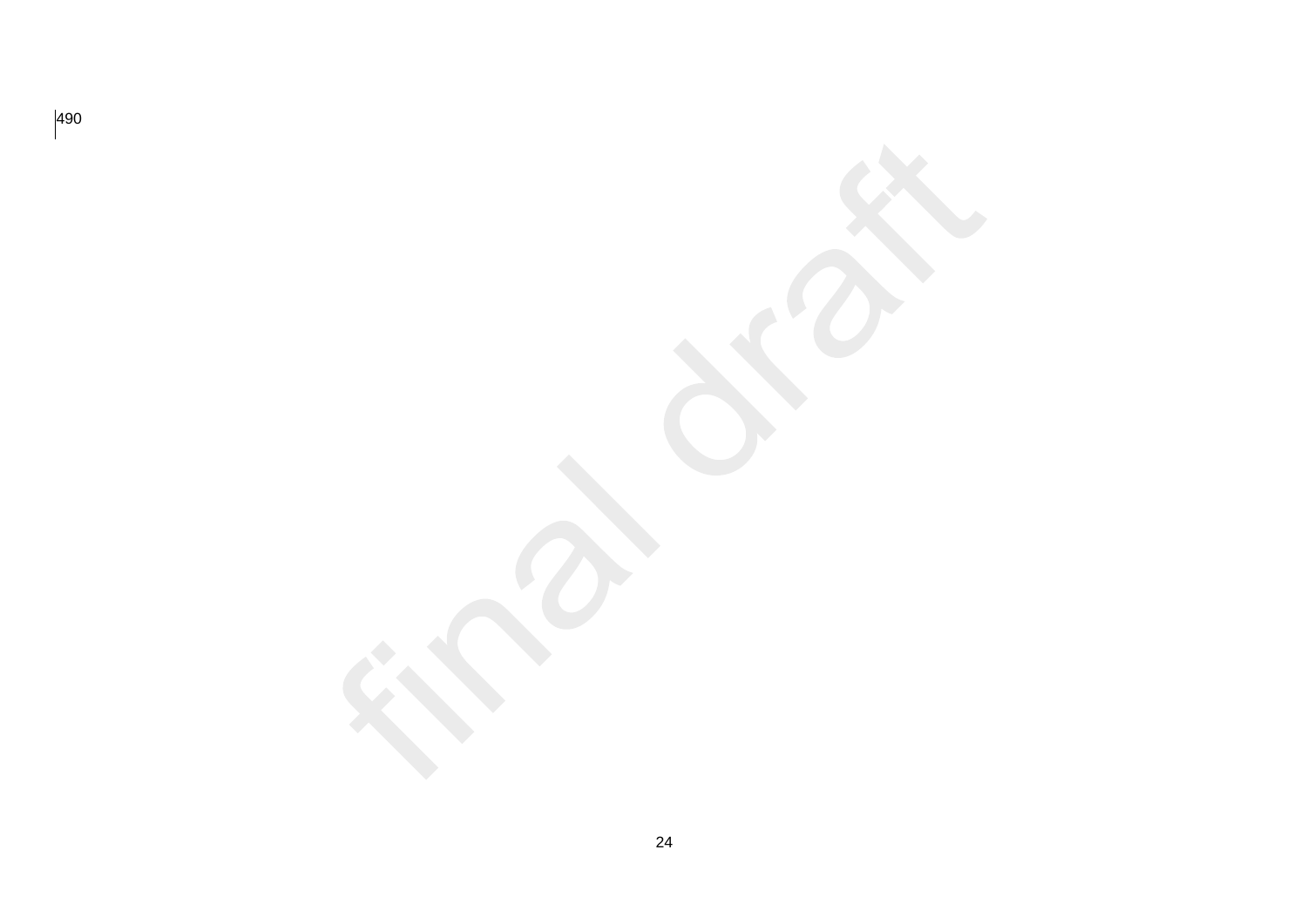# 491 **Table 4**: Sings of psychological distress

492

| Non-specific signs,<br>especially in younger<br>children                                                                                                                                                                                                                                                                                                  | Other signs of suffering                                                                                                                                                                                                                                                                                                                              | <b>Somatic symptoms</b><br>(very frequent)                                                                                  |
|-----------------------------------------------------------------------------------------------------------------------------------------------------------------------------------------------------------------------------------------------------------------------------------------------------------------------------------------------------------|-------------------------------------------------------------------------------------------------------------------------------------------------------------------------------------------------------------------------------------------------------------------------------------------------------------------------------------------------------|-----------------------------------------------------------------------------------------------------------------------------|
| Flashbacks/recurring<br>ideas<br>Sleeping disorders /<br>nightmares,<br>hypersomnia<br>Hypervigilance/<br>agitation/excitement<br>(child may seem very<br>well)<br>Sadness, withdrawal,<br>Loss of<br>investment/vitality<br>Irritability<br>Separation anxiety<br>Death anxiety,<br>excessive fears<br>Panic attacks<br>Identification with<br>aggressor | Development:<br>Arrested<br>development<br>Regression (loss of<br>language,<br>enuresis)<br>School/Social:<br>Absenteeism/<br>School refusal<br>Difficulties with<br>concentration,<br>learning, school<br>performance<br>Difficulties in social<br>interactions,<br>aggression, passivity,<br>inhibition, mutism,<br>separation anxiety<br>Avoidance | Pain (headache,<br>abdominal pain etc.)<br>Enuresis/Encopresis<br>Malaise/Fainting<br>Frequent,<br>unexplained<br>accidents |

493

494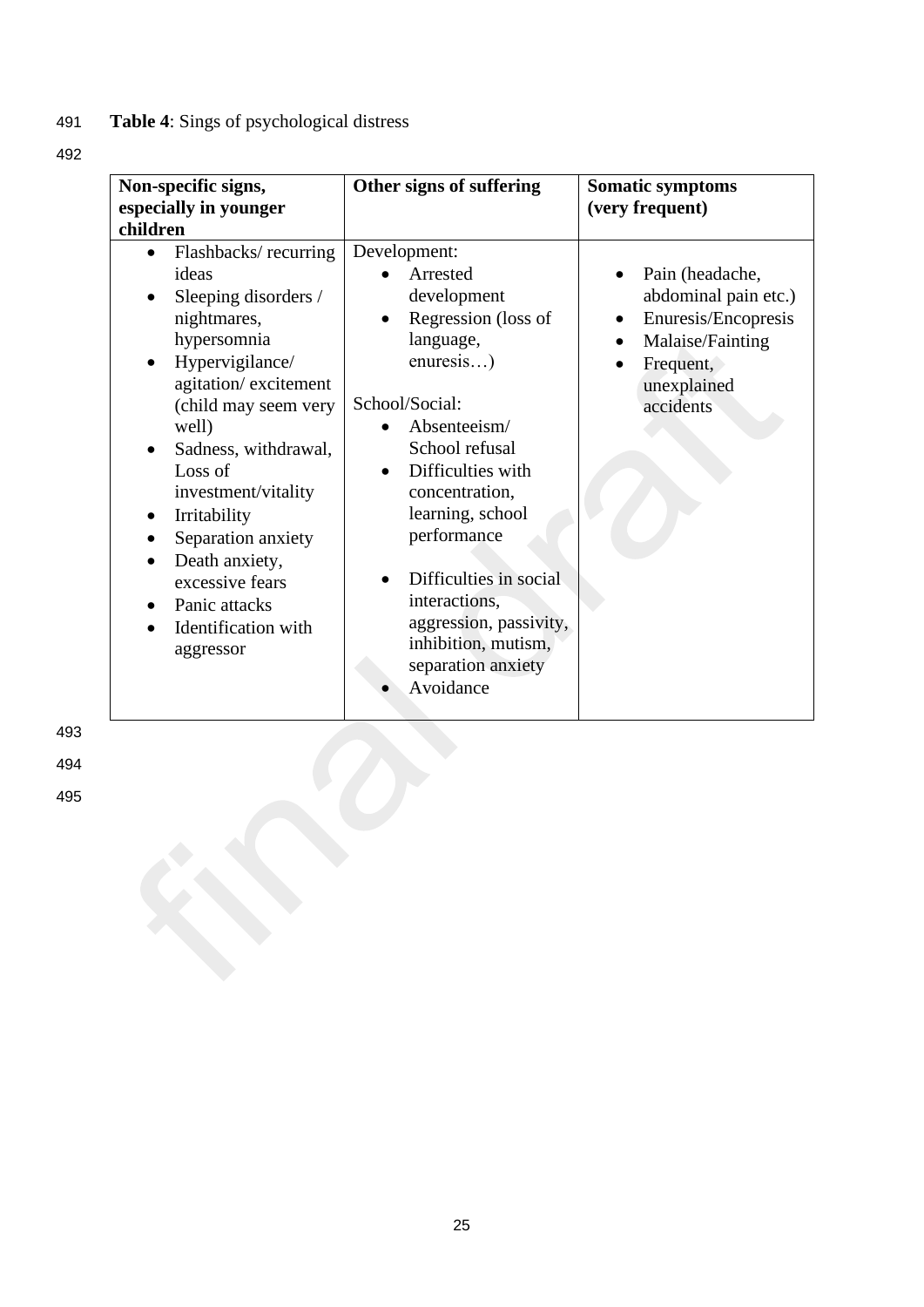496 **Table 5**: Potential questions to guide discussion on mental health

497

| <b>Traumatic exposure</b> |           | How did things go for your family, for parent/child?   |
|---------------------------|-----------|--------------------------------------------------------|
|                           | $\bullet$ | Do you feel safe today? Your family?                   |
| <b>Symptoms</b>           |           | How did your child react to all this, is he/she        |
|                           |           | improving?                                             |
|                           |           | Is the child different from before?                    |
|                           |           | How are sleep, appetite, mood (sad/agitated)? Are      |
|                           |           | functional disorders, enuresis etc. present?           |
| To the child              |           | Do you remember anything? Have you seen difficult      |
|                           |           | things? Do you understand why you have left?           |
|                           |           | Were you/ are you still scared?                        |
|                           |           | How is it going here, are you going to school, what do |
|                           |           | you like to do?                                        |
| To the parent             |           | How are you? How do you feel?                          |
|                           |           | Do you have flashbacks, nightmares, hypervigilance,    |
|                           |           | sadness/despair, do you have news of family            |
|                           |           | members/friends?                                       |
|                           |           | How do you think your child is reacting?               |

498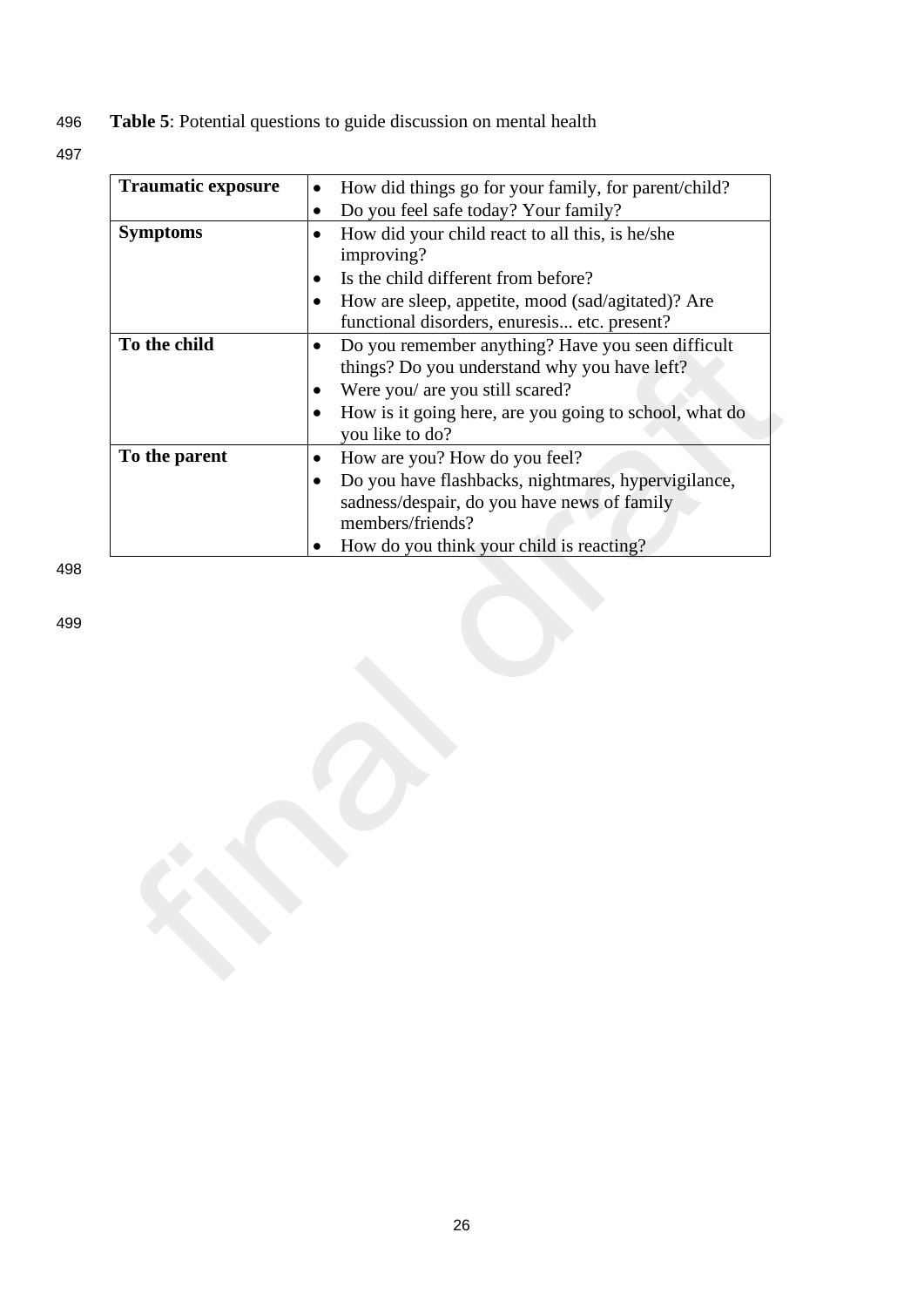| 500               | <b>References</b> |                                                                                                                                                                                                                                                                                |  |  |  |
|-------------------|-------------------|--------------------------------------------------------------------------------------------------------------------------------------------------------------------------------------------------------------------------------------------------------------------------------|--|--|--|
| 501<br>502        | 1.                | Loboda, A., et al., Child health care system in Ukraine. Turk Pediatri Ars, 2020. 55(Suppl 1): p.<br>98-104.                                                                                                                                                                   |  |  |  |
| 503<br>504<br>505 | 2.                | Brandenberger, J., et al., A systematic literature review of reported challenges in health care<br>delivery to migrants and refugees in high-income countries - the 3C model. BMC Public<br>Health, 2019. 19(1): p. 755.                                                       |  |  |  |
| 506<br>507        | 3.                | Brandenberger, J., et al., The global COVID-19 response must include refugees and migrants.<br>Swiss Med Wkly, 2020. 150: p. w20263.                                                                                                                                           |  |  |  |
| 508<br>509        | 4.                | World Health Organization and UNICEF. WHO and UNICEF estimates of immunization<br>coverage. 2019 [cited 2022 22 March]; Available from:                                                                                                                                        |  |  |  |
| 510<br>511        | 5.                | https://www.who.int/immunization/monitoring_surveillance/data/ukr.pdf.<br>Polio Global Erradication Initative. Ukraine. 2022 [cited 2022 March 20]; Available from:                                                                                                            |  |  |  |
| 512<br>513<br>514 | 6.                | https://polioeradication.org/ukraine/.<br>Ukranian Legislation. About the organization of outpatient obstetric and gynecological care in<br>Ukraine. 2022 [cited 2022 April 24]; Available from:                                                                               |  |  |  |
| 515<br>516        | 7.                | https://zakon.rada.gov.ua/rada/show/v0417282-11?lang=en#Text.<br>Moisseeva, A.V., et al., Hepatitis A seroprevalence in children and adults in Kiev City, Ukraine.                                                                                                             |  |  |  |
| 517<br>518        | 8.                | J Viral Hepat, 2008. 15 Suppl 2: p. 43-6.<br>FMH. Fachinformationen für Ärztinnen und Ärzte zur Betreuung von Schutzsuchenden aus                                                                                                                                              |  |  |  |
| 519<br>520        |                   | der Ukraine. 2022 March, 27]; Available from:<br>https://www.fmh.ch/files/pdf27/fachinformationen-schutzsuchende-ukraine.pdf.                                                                                                                                                  |  |  |  |
| 521<br>522<br>523 | 9.                | Swiss Society of Paediatrics. Checklisten Vorsorgeuntersuchungen. Available from:<br>https://cdn.paediatrieschweiz.ch/production/uploads/2021/11/Checklist_Vorsorgeunt_Formular<br>2017_DE.pdf.                                                                                |  |  |  |
| 524<br>525        | 10.               | Ministriy of Health of Ukraine. National Vaccination Schedule. 2018 [cited 2022 March 20];<br>Available from: https://en.moz.gov.ua/vaccinations.                                                                                                                              |  |  |  |
| 526<br>527<br>528 | 11.               | Federal Office of Public Health. Schweizer Impfplan. 2022 [cited 2022 March 20]; Available<br>from: https://www.bag.admin.ch/bag/de/home/gesund-leben/gesundheitsfoerderung-und-<br>praevention/impfungen-prophylaxe/schweizerischer-impfplan.html.                            |  |  |  |
| 529<br>530        | 12.               | Ehrenzeller Selina, et al. Infektionskrankheiten und Impfungen bei Asylsuchenden. 2019<br>[cited 2022 April 24]; Available from: https://medicalforum.ch/de/detail/doi/smf.2019.08081.                                                                                         |  |  |  |
| 531<br>532<br>533 | 13.               | Bernhard, S., et al., Guidance for testing and preventing infections and updating<br>immunisations in asymptomatic refugee children and adolescents in Switzerland. Paediatrica,<br>2016. 27: p. 1-8.                                                                          |  |  |  |
| 534<br>535        | 14.               | Fretz, R., et al., Hepatitis B and C in Switzerland - healthcare provider initiated testing for<br>chronic hepatitis B and C infection. Swiss Med Wkly, 2013. 143: p. w13793.                                                                                                  |  |  |  |
| 536<br>537        | 15.               | Khetsuriani, N., et al., Seroprevalence of hepatitis B virus infection markers among children in<br>Ukraine, 2017. Vaccine, 2021. 39(10): p. 1485-1492.                                                                                                                        |  |  |  |
| 538<br>539        | 16.               | World Health Organization. WHO Coronavirus Dashboard. 2022 [cited 2022 22 April];<br>Available from: https://covid19.who.int/table.                                                                                                                                            |  |  |  |
| 540<br>541<br>542 | 17.               | World Health Organization. Global Tuberculosis Report 2021. 2022 [cited 2022 April 2024];<br>Available from: https://www.who.int/teams/global-tuberculosis-programme/tb-reports/global-<br>tuberculosis-report-2021.                                                           |  |  |  |
| 543<br>544        | 18.               | Oesch Nemeth, G., et al., Epidemiology of childhood tuberculosis in Switzerland between<br>1996 and 2011. Eur J Pediatr, 2014. 173(4): p. 457-62.                                                                                                                              |  |  |  |
| 545<br>546        | 19.               | Fritschi, N., et al., Pediatric Tuberculosis Disease during Years of High Refugee Arrivals: A 6-<br>Year National Prospective Surveillance Study. Respiration, 2021. 100(11): p. 1050-1059.                                                                                    |  |  |  |
| 547<br>548        | 20.               | Baauw, A., et al., Health needs of refugee children identified on arrival in reception countries:<br>a systematic review and meta-analysis. BMJ Paediatr Open, 2019. 3(1): p. e000516.                                                                                         |  |  |  |
| 549<br>550        | 21.               | Boukamel, M., et al., Prevalence of tuberculosis in migrant children in Switzerland and<br>relevance of current screening guidelines. Swiss Med Wkly, 2020. 150: p. w20253.                                                                                                    |  |  |  |
| 551<br>552        | 22.               | Usemann, J., et al., Cost-effectiveness of tuberculosis screening for migrant children in a low-<br>incidence country. Int J Tuberc Lung Dis, 2019. 23(5): p. 579-586.                                                                                                         |  |  |  |
| 553<br>554<br>555 | 23.<br>24.        | Shedrawy, J., et al., Cost-effectiveness of the latent tuberculosis screening program for<br>migrants in Stockholm Region. Eur J Health Econ, 2021. 22(3): p. 445-454.<br>Fritschi, N., et al., Subclinical Tuberculosis in Children: Diagnostic Strategies for Identification |  |  |  |
| 556<br>557        |                   | Reported in a 6-year National Prospective Surveillance Study. Clin Infect Dis, 2022. 74(4): p.<br>678-684.                                                                                                                                                                     |  |  |  |
| 558<br>559<br>560 | 25.               | Schneeberger Geisler, S., et al., Screening for tuberculosis in asylum seekers: comparison of<br>chest radiography with an interview-based system. Int J Tuberc Lung Dis, 2010. 14(11): p.<br>1388-94.                                                                         |  |  |  |